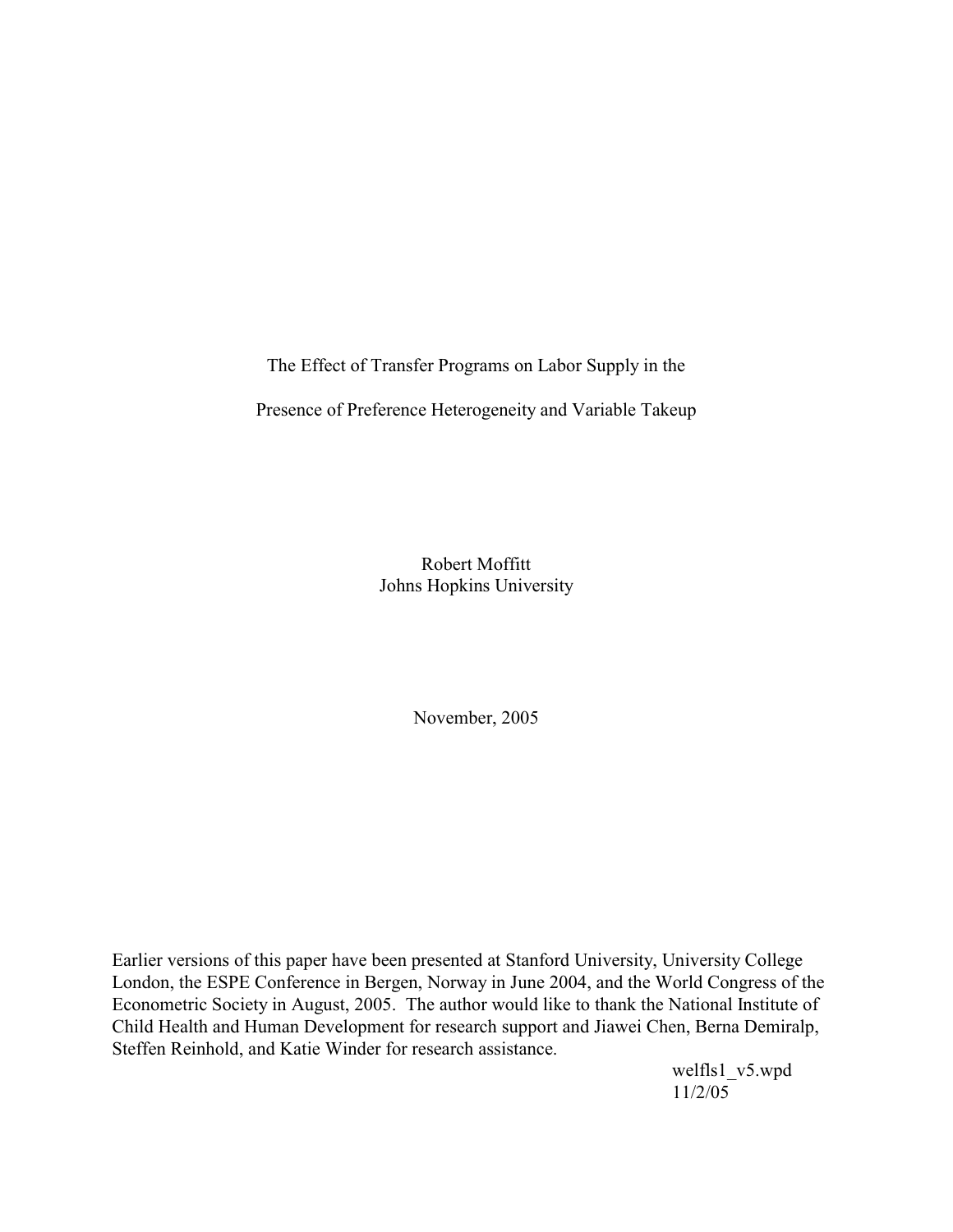#### Abstract

This paper applies recent developments in the treatment effects literature to the traditional static model of the effect of transfer programs on labor supply. Preferences are allowed to be heterogeneous, which generates heterogeneity in the labor supply effect of transfer program participation on the basis of both observables and unobservables. The resulting selection problem implies that those on the margin of participation may have different labor supply responses than inframarginal individuals, and that the mean labor supply response in a population may vary with the level of the participation rate and the distribution of observable characteristics. A simple version of the model is specified which makes minimal identifying assumptions and which imposes minimal parametric restrictions on the unobservables. A flexible parametric specification for the observables is implemented with series approximations. The model is applied to a cross-section of the Survey of Income and Program Participation. Strong heterogeneity in response on the basis of observables is found as well as somewhat weaker evidence of heterogeneous response on the basis of unobservables. Those with greater labor supply disincentives are shown to participate in the program earlier than those with smaller disincentives. Nonlinearities in the effects of the instruments and of the exogenous conditioning variables are found to be important and to affect the estimates of program impact.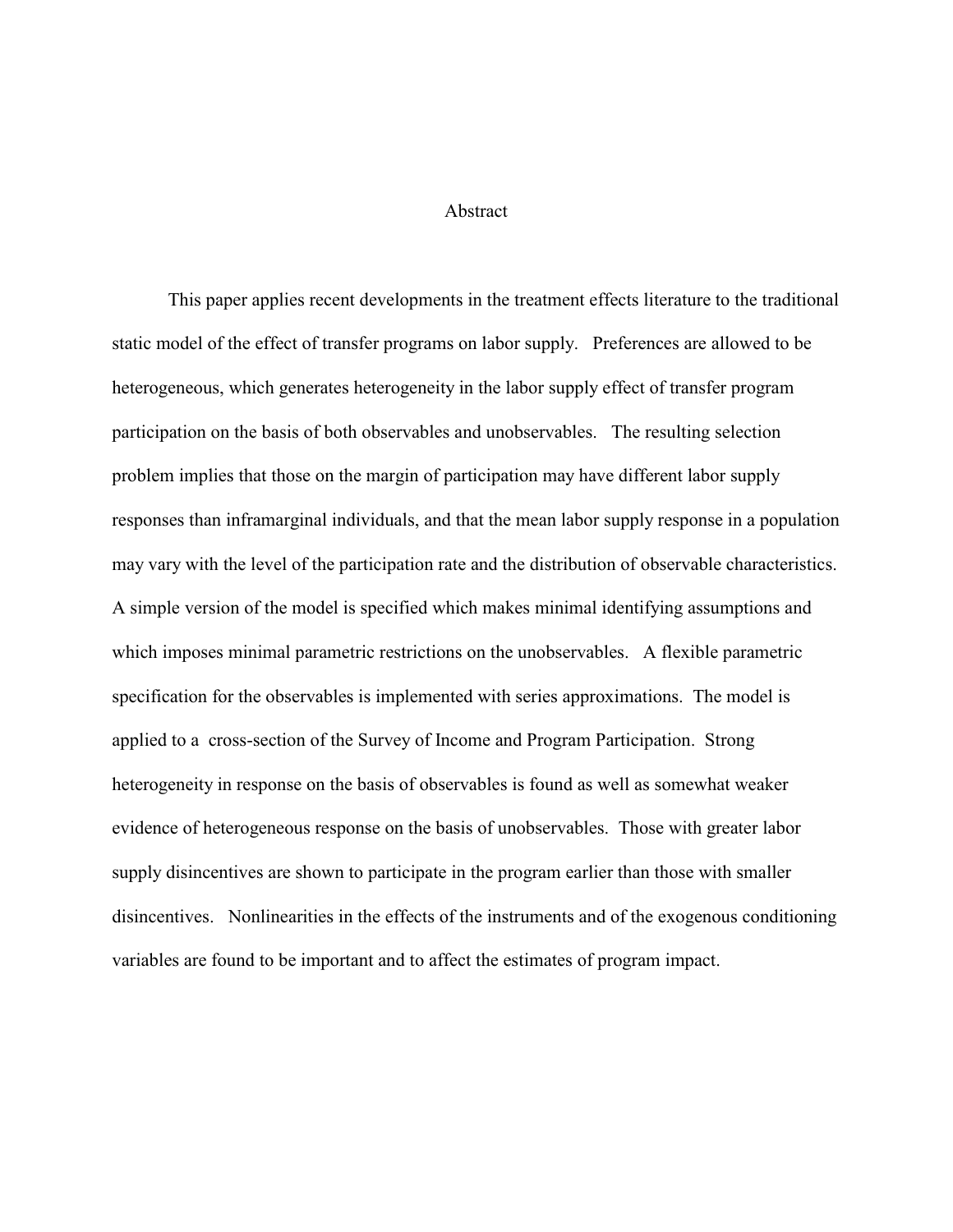There is a large empirical literature estimating the effects of transfer programs on labor supply, starting with the studies of the effect of a negative income tax in the 1960s and continuing through to the present time. There have been studies of a wide range of types of programs both in Europe and the U.S.; see Danziger et al. (1981), Hausman (1985), Blundell and MaCurdy (1999), and Moffitt (1992, 2002, 2003) for reviews. However, many recent developments in the treatment effects literature have not been incorporated into these models. The most important is the recognition of the importance of heterogeneous response, but also important is the recognition of the importance of making minimal identifying assumptions, of using flexible or nonparametric methods, and of allowing for nonlinearities in response; see Imbens and Angrist (1994) and Heckman and Vytlacil (1999, 2000, 2001), as well as Heckman and Robb (1985) and Björklund and Moffitt (1987) for earlier studies of heterogeneous response. Most of the literature on the labor supply disincentives of transfer programs has assumed homogeneous responses and many studies have used highly parametric models which constrain the form in which nonlinearities appear.

This paper incorporates these developments into a simple model of the effect of transfer programs on labor supply. The model is not fully structural because labor supply responses are summarized by the coefficient on a binary participation indicator and are not decomposed into income and substitution elasticities, a topic left for future work. The coefficient is allowed to vary in the population on the basis of both observables and unobservables, implying that the mean labor disincentive of a transfer program can be expected to vary with the level of the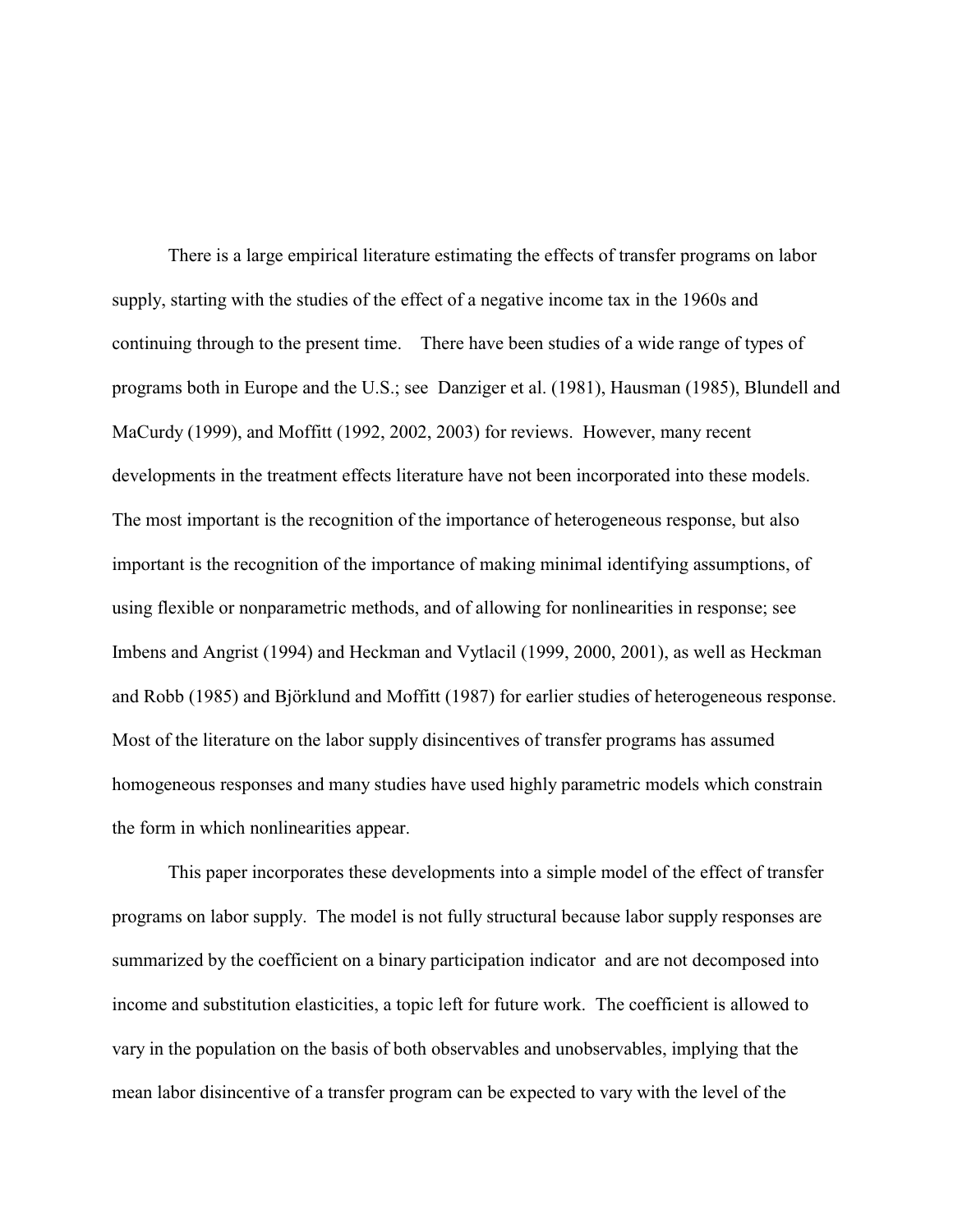participation rate and the distribution of observables in the population. A two-equation treatment effects model is specified in a way designed for relatively easy estimation with nonlinear least squares but in which treatment responses are also identified with minimal assumptions, albeit only over the support of the participation probabilities in the data. Nonlinearities in the participation response, as well as in the effects of the instruments and the other conditional variables in the model, are modeled with series estimation using linear splines.

The model is applied to a cross section of the Survey of Income and Program Participation on a sample of single mothers eligible for the Aid to Families with Dependent Children program in the early 1990s. The results show strong evidence of heterogeneity of labor supply responses, with most estimates implying that those with greater labor supply disincentives are the first to join the program. When the heterogeneity is broken down into observable and unobservable components, it is found that responses vary strongly with observable characteristics and somewhat more weakly with unobservable characteristics. Nonlinearities in the effects of the instruments and of the conditioning variables is also found to be somewhat important, suggesting that the conventional approach of entering those variables in linear index form may be problematic.

The next section of the paper incorporates preference heterogeneity into the traditional static labor supply model of transfer program participation. The econometric model is set up in the following section, and the subsequent section reports the empirical results. The findings are summarized at the end.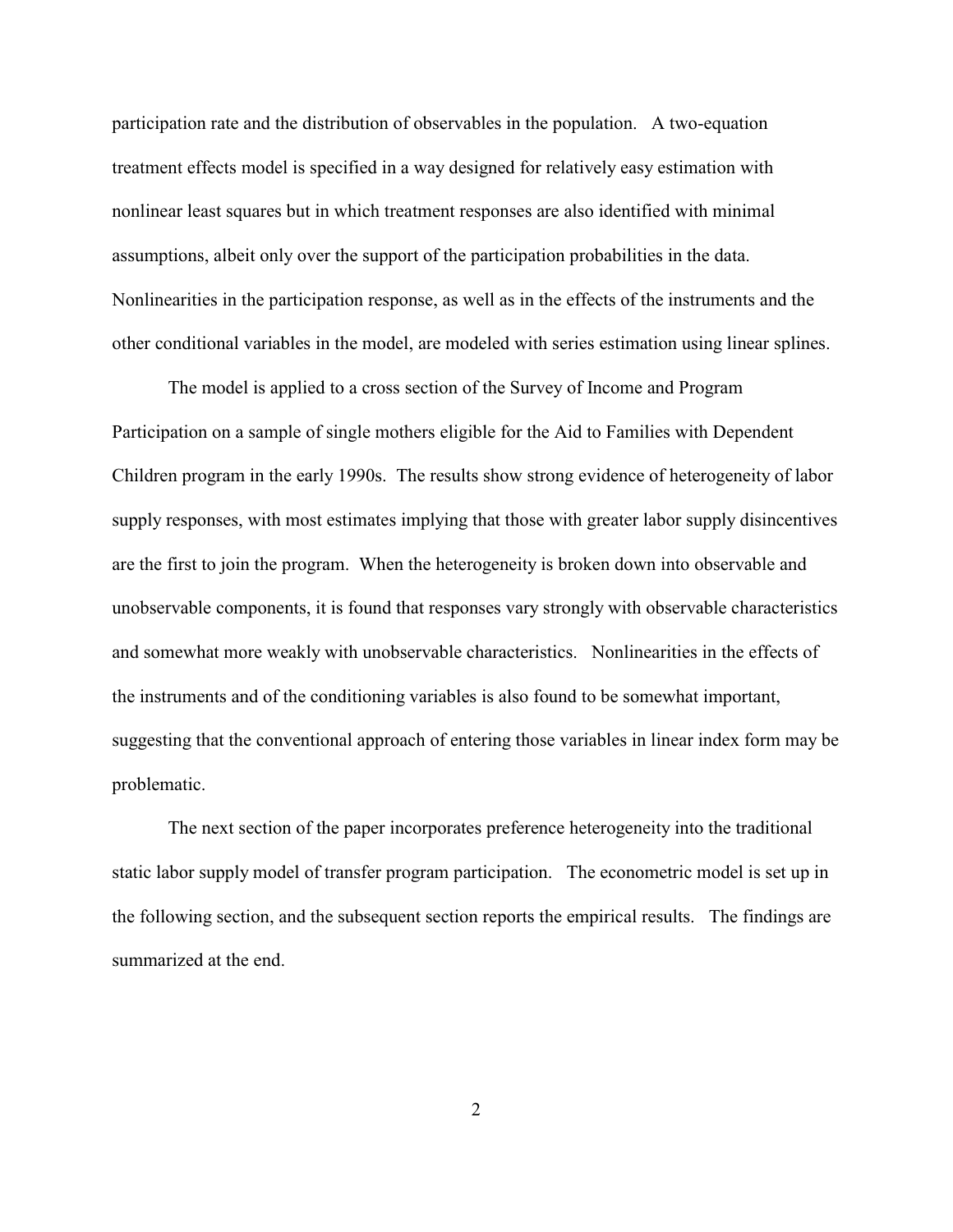#### **I. Adding Heterogeneity to the Canonical Labor Supply Model of Transfers**

The canonical model of the labor supply response to transfers with variable (i.e., incomplete) takeup is (Moffitt, 1983):

$$
U(H_i, Y_i; \theta_i) - \phi_i P_i \tag{1}
$$

where  $H_i$  =hours of work for individual i,  $Y_i$  =disposable income,  $P_i$  is a program participation indicator,  $\theta_i$  is a vector of labor supply taste parameters, and  $\phi_i$  represents fixed costs of participation in utility units. The separability of  $P_i$  from the function for  $H_i$  and  $Y_i$  is for analytic convenience and is not required for any of the following results. Allowing for fixed costs of participation--in money, time, or utility, with the exact type unspecified--is required because many individuals who are eligible for transfer programs do not participate in them. This is a pervasive empirical phenomenon and an intrinsic part of the model because, without variable takeup, the treatment effects model is not applicable to the problem (see below).

The individual is assumed to face an hourly wage rate  $W_i$  and to have available exogenous, non-transfer nonlabor income  $N_i$ . The welfare benefit formula is  $B_i = G - tW_iH_i - rN_i$ and hence the budget constraint is<sup>1</sup>

$$
Y_{i} = W_{i}(1-t)H_{i} + G + (1-r)N_{i} \t\t \text{if } P_{i} = 1
$$
  
\n
$$
Y_{i} = W_{i}H_{i} + N_{i} \t\t \text{if } P_{i} = 0
$$
  
\n(2)

<sup>&</sup>lt;sup>1</sup> The parameters G, t, and r are held fixed for expositional purposes but will vary across individuals in the data, as described below.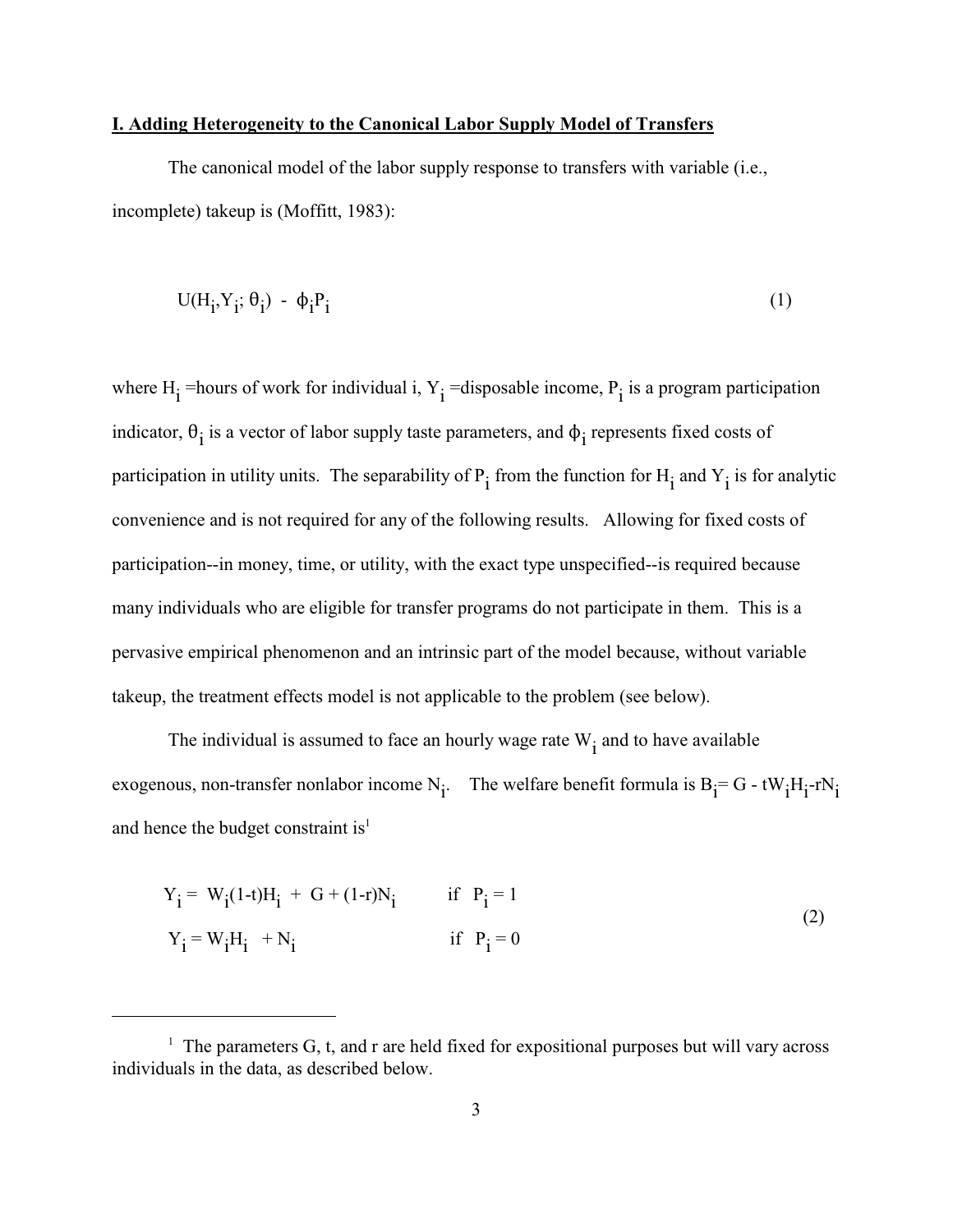The resulting labor supply model is represented by two functions, a labor supply function conditional on participation and a participation function:

$$
H_{i} = H [ W_{i}(1 - tP_{i}) , N_{i} + P_{i}(G - rN_{i}) ; \theta_{i}]
$$
\n(3)

$$
P_{i}^{*} = V [ W_{i} (1-t), G + N_{i} (1-t); \theta_{i}] - V [W_{i}, N_{i}; \theta_{i}] - \phi_{i}
$$
  
\n
$$
P_{i} = 1 (P_{i}^{*} \ge 0)
$$
\n(4)

where V is the indirect utility function and  $1(\bullet)$  is the indicator function. Nonparticipants, those for whom P\* is negative, are of two types: low-work individuals for whom a positive benefit is offered and a utility gain (in V) could be obtained but who do not participate because  $\phi_i$  is too high; and high-work individuals for whom the utility gain (in V) is negative and who would not participate even if  $\phi_i$  were zero (these individuals are above the eligibility point, or "abovebreakeven" in the terminology of the literature). Figure 1 is the familiar income-leisure diagram showing three different individuals who respond to the transfer program constraint by continuing to work above the breakeven point (III), working below breakeven but off the program (II), and working below breakeven and on the program  $(I^{\prime}; I^{\prime})$  is the pre-program location for this individual).

Our initial main interest centers on the response to the program for individual i, which we denote  $\Delta_i$ :

$$
\Delta_{\mathbf{i}}(\theta_{\mathbf{i}}) = H[W_{\mathbf{i}}(1-t), G+N_{\mathbf{i}}(1-r); \theta_{\mathbf{i}}] - H[W_{\mathbf{i}}, N_{\mathbf{i}}; \theta_{\mathbf{i}}]
$$
(5)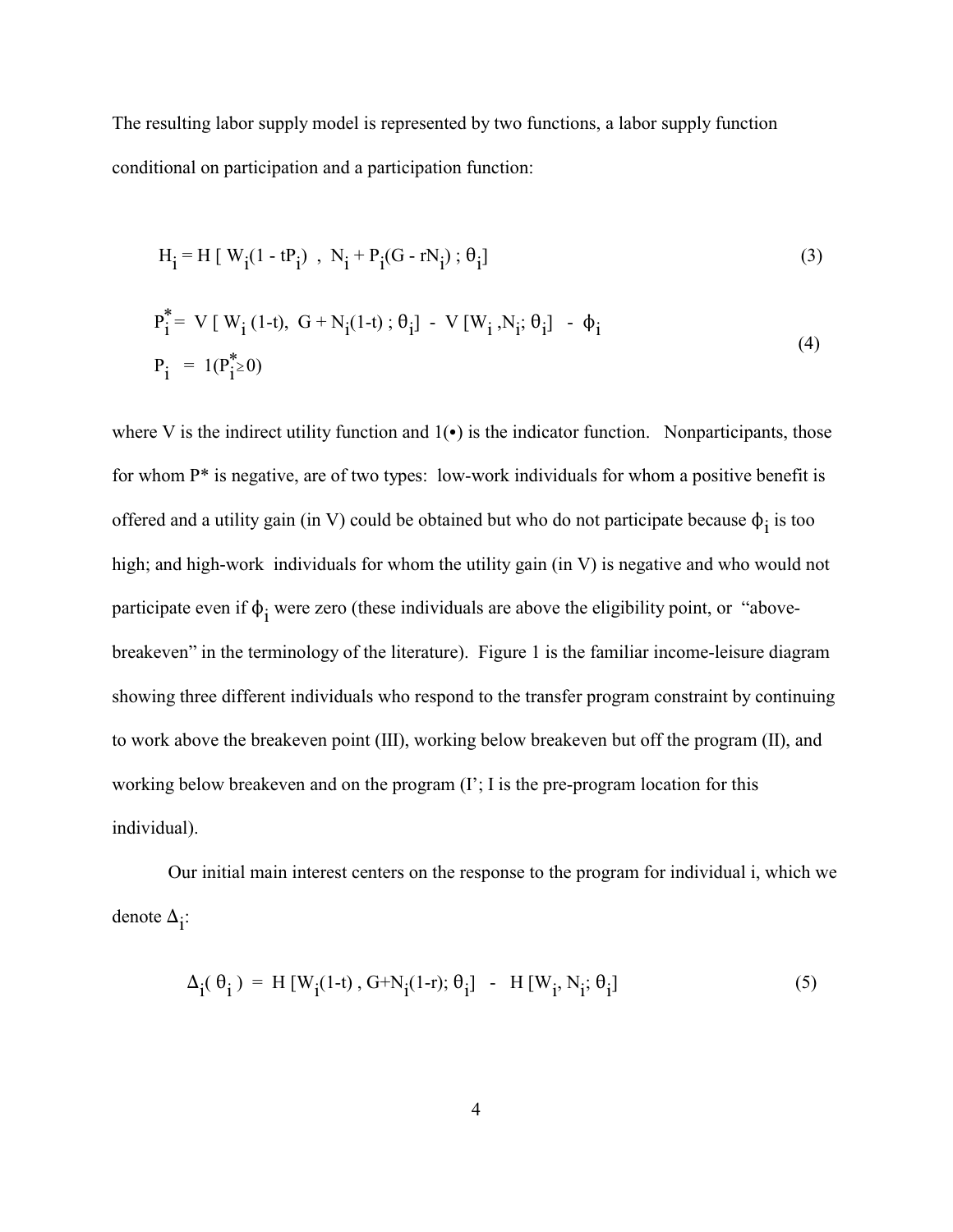which is a heterogeneous response if  $\theta_i$  varies with i. Individual values of  $\Delta_i$  will never be identified by the data, but the mean of those values over some populations or subpopulations will be. Letting

$$
S_{\phi} = \text{support of } \phi
$$
  
\n
$$
S_{\theta}(\phi) = \text{set of } \theta \text{ s.t. } P_{i} = 1 \text{ conditional on } \phi,
$$
\n(6)

the mean effect of the transfer program over the entire population, participants and nonparticipants combined, conditional on the budget constraint variables, is

$$
\Delta = E(\Delta_i P_i | W_i, N_i, G, t, r)
$$
  
= 
$$
\int_{S_{\phi}} \int_{S_{\theta}} \Delta_i(\theta_i | W_i, N_i, G, t, r) g(\theta_i, \phi_i) d\theta_i d\phi_i
$$
 (7)

where  $g(\theta_i, \phi_i)$  is the p.d.f. of the two heterogeneity components.<sup>2</sup> Letting S<sub> $\theta$ </sub> be the unconditional support of  $\theta$ , the participation rate in the population is

$$
P = E(P_i | W_i, N_i, G, t, r)
$$
\n
$$
= \int_{S_{\phi}} \int_{S_{\theta}} 1 \{ V[W_i(1-t), G+N_i(1-t); \theta_i] - V[W_i, N_i; \theta_i] - \phi_i \ge 0 \} g(\theta_i, \phi_i) d\theta_i d\phi_i
$$
\n(8)

<sup>&</sup>lt;sup>2</sup> We have assumed for convenience that g is independent of W,N,G,t, and r. Note that  $S_{\theta}(\phi)$  is a function of the budget constraint parameters but this is not explicitly represented in its argument.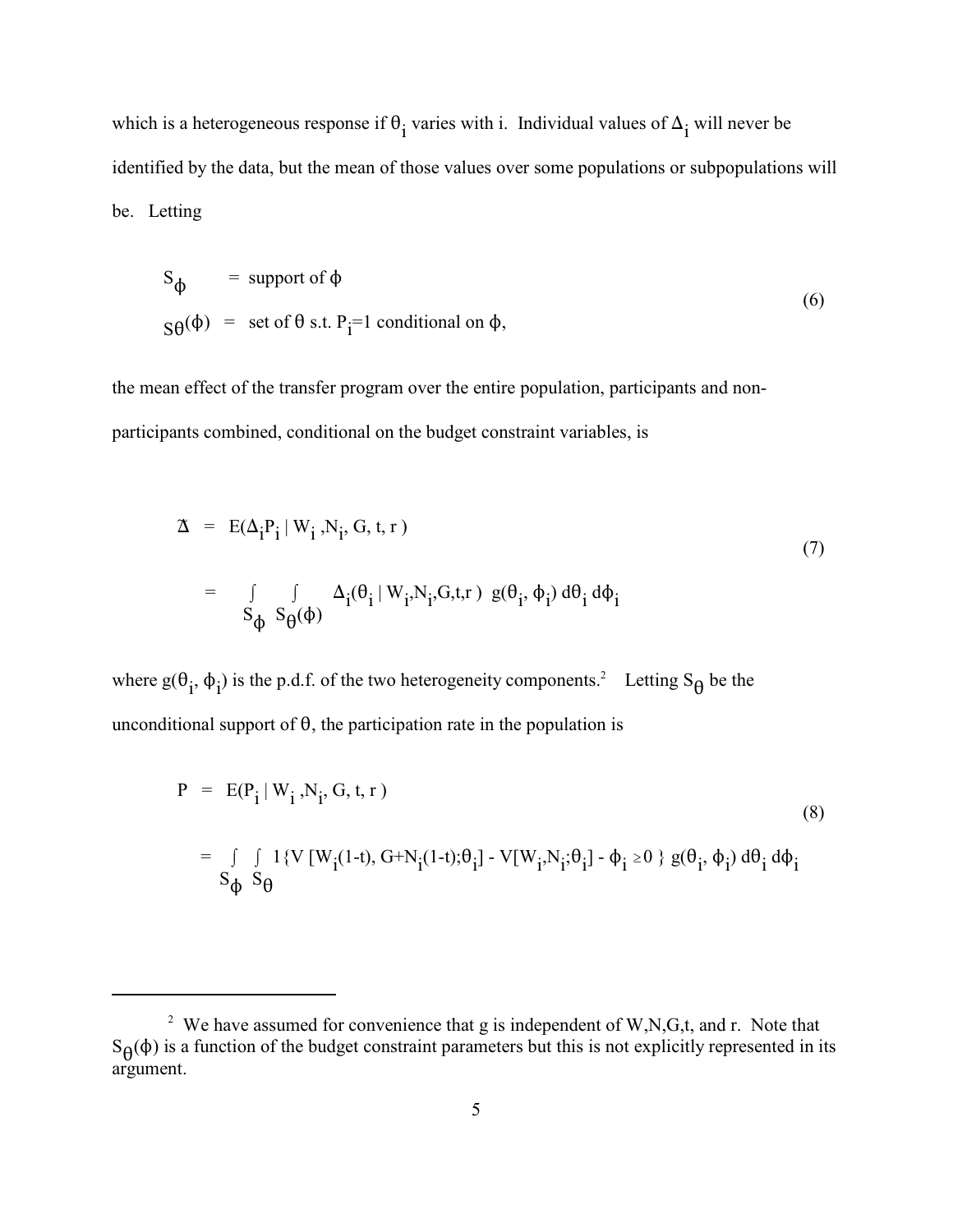and the mean labor supply response among those who participate is

$$
\Delta_{\mathbf{p_i} = 1} = \Delta / P \tag{9}
$$

The marginal response to a change in a program parameter p ( $p = G$ ,t, or r)--that is, the mean  $\Delta$  of ~ those who change participation--is  $[(\partial \Delta/\partial p)/(\partial P/\partial p)]$ . These effects have been discussed extensively in the treatment effects literature, and are defined within an econometric model in the next section.

The distribution of  $\theta_i$  affects the mean response in the population in two ways: first, by affecting the distribution of  $\Delta$ <sub>i</sub> across the population--that is, the distribution of response if all individuals participate--and, second, by altering which of those individuals participate because  $\theta_i$  appears in (4). The distribution of  $\phi_i$  affects mean response only through the latter mechanism, by altering the composition of the participant population.

While  $\Lambda$   $\Lambda$  and  $\Lambda$ While  $\Delta_i$ ,  $\Delta$ , and  $\Delta_{\mathbf{P}_i=1}$  must be negative according to theory, how they change as the participation rate changes is ambiguous in sign. This is because the magnitude of  $\Delta_i$  has no determinate relationship to the magnitude of  $V[W_j(1-t), G+N_j(1-t)$ ;  $\theta_j]$  - V  $[W_j, N_j; \theta_j]$ . If  $\Delta_j$ is decreasing in an element of  $\theta_i$  at some point in the budget space, implying a greater labor supply disincentive as  $\theta_i$  rises, this does not imply a greater utility gain to going onto welfare. Ceteris paribus, a greater reduction in labor supply corresponds to a lesser increase (or greater decrease) in consumption, and therefore whether the utility gain to going onto welfare is increasing or decreasing in  $\theta_i$  depends on the relative utility to the individual of increased consumption versus increased leisure. Thus whether initial entrants to a program are those with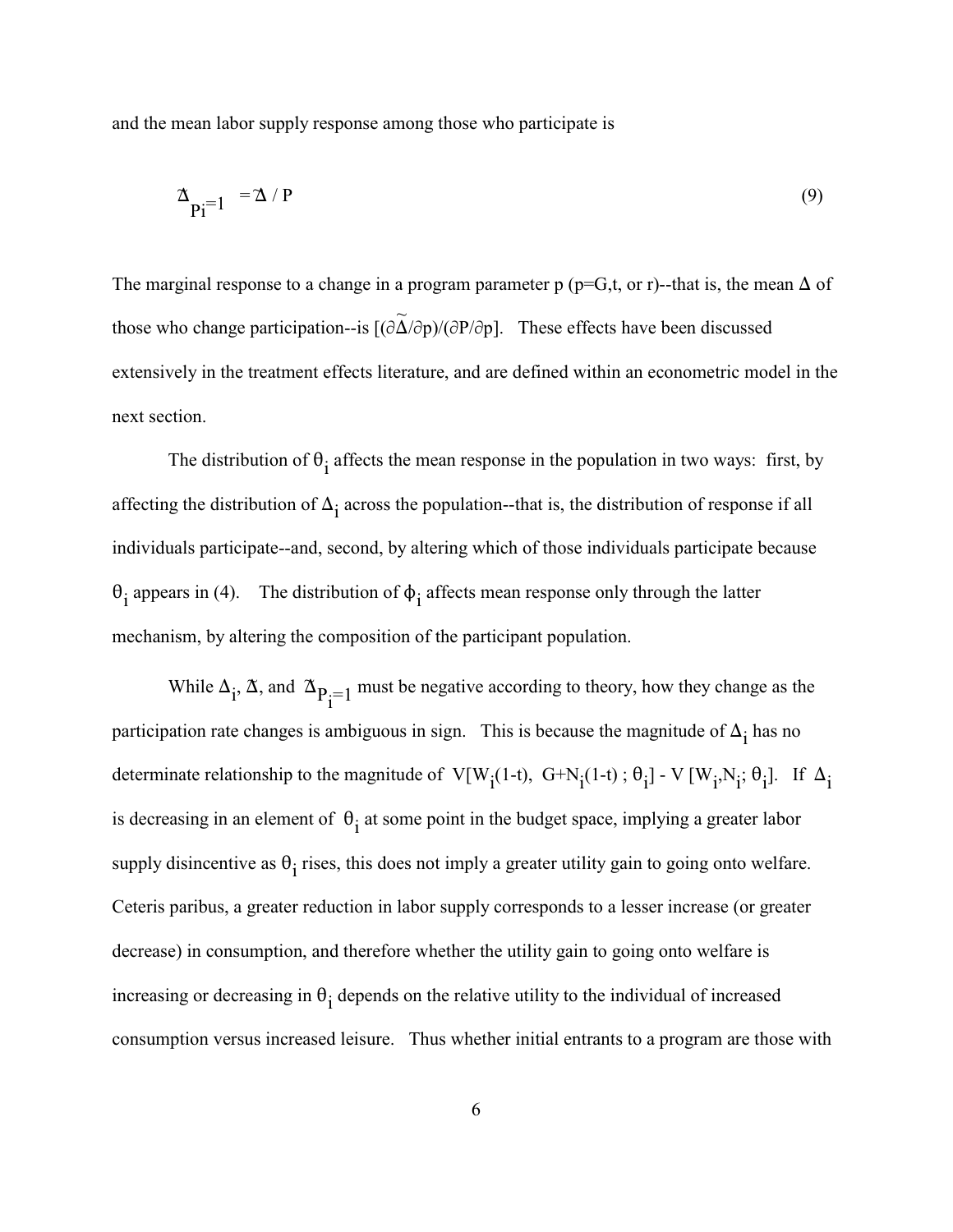greater or lesser work disincentives than the population as a whole is an empirical question.<sup>3</sup>

Most of the labor supply literature in general, and the literature on labor supply responses to transfer programs in particular, has assumed that heterogeneity resides only in an intercept term:

$$
H_{i} = \theta_{0i} + h[W_{i}(1-tP_{i}), N_{i}+P_{i}(G-rN_{i}); \theta_{1}]
$$
\n(10)

In this case,  $\Delta_i$  is a function only of  $\theta_1$  and hence is homogeneous. There is still a selection  $\sim$   $\sim$ problem because  $\Delta$  is a function of  $\theta_{0i}$  and hence participants are selected on their values of labor supply, but marginal effects are constant. This model is particularly implausible because it implies that the response is the same whether the individual is a high-work individual who is offered a small benefit at their initial hours of work or a low-work individual who is offered a high benefit at those initial hours. The only significant introduction of heterogeneous response in the nonlinear budget constraint literature appeared in Burtless and Hausman (1978) and Hausman (1981), who assumed that the conditional labor supply function has a heterogenous income coefficient. However, its distribution was restricted and no other response parameters were allowed to vary across individuals.

The Burtless and Hausman (1978) and Hausman (1981) models, like many of those in the literature, assumed full participation and 100 percent welfare takeup, contrary to the data. With

 $3$  An additional consideration is that the lower limit of zero for hours of work limits the magnitude of the labor supply response. Consequently, for example, those whose labor supply in the absence of the program is close to zero necessarily can have only small responses when going onto the program. This feature is not represented in the model presented here but will be present in the estimated responses reported below.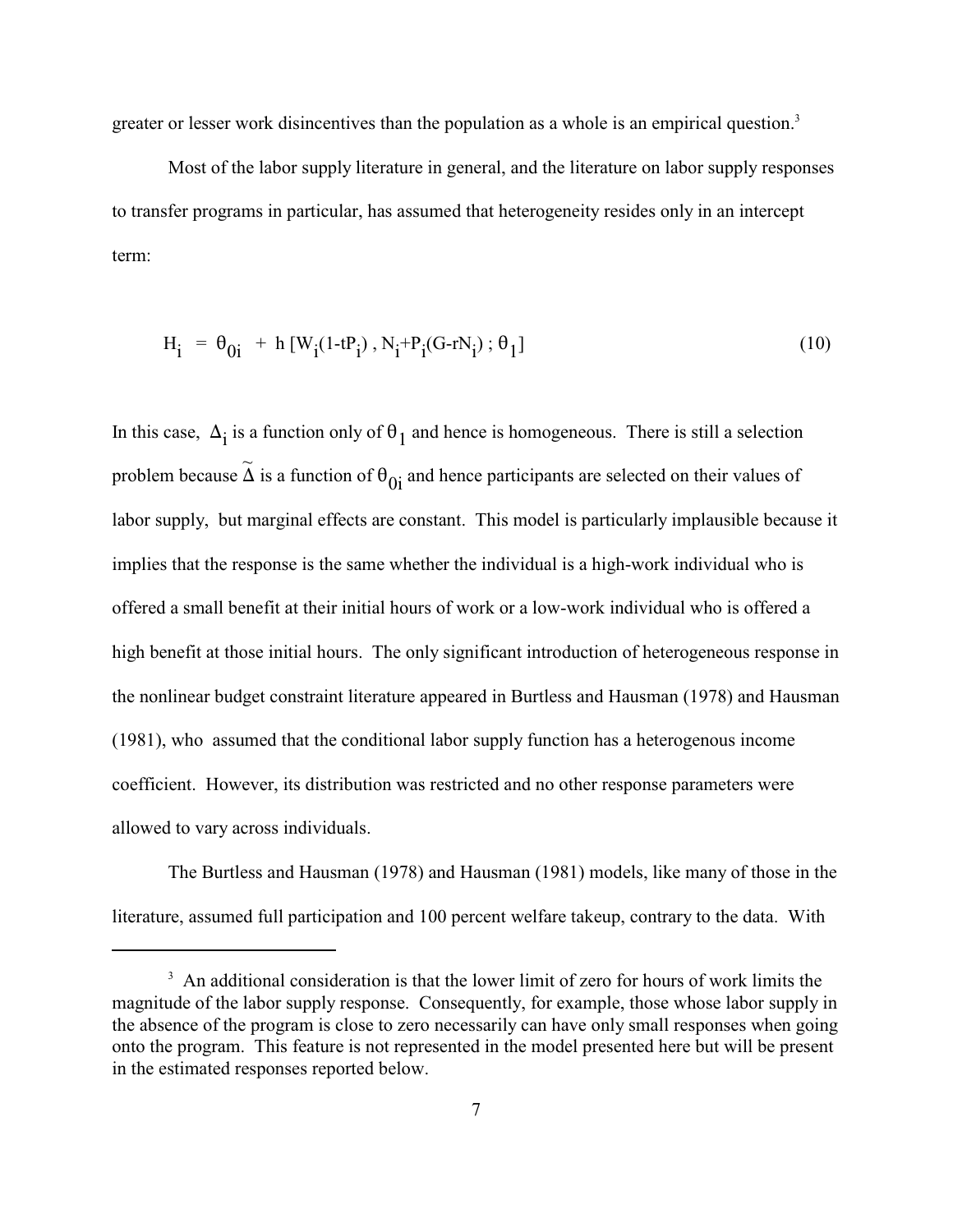full participation, there is no meaningful distinction between the choice of hours of work and the choice of welfare participation, and hence the treatment effects model in general is not applicable. There is still an estimation problem because nonlinear budget constraints typically induce nonlinear labor supply functions, but this nonlinearity can be addressed by estimating the unconditional labor supply function  $H(W, N, G, t, r)$  directly with appropriate nonlinear methods.

### **II. A Formulation of the Heterogeneous Treatment Effects Model**

In this section we formulate an econometric model to capture these heterogeneous effects. However, it will be reduced form in the sense that labor supply will be estimated as a function of program participation alone, and the underlying utility structure of the problem will not be explicitly specified. The work here can be viewed as an initial step toward a model with such a structure. Our specification consists of a two-equation model, one of which is an approximation of (3)--that is,  $H_i$  as a function of  $P_i$ --but with  $W_i$  not explicitly represented (assume that a wage equation has been substituted in) and where the restrictions in that function required by theory are not imposed. The other equation is an approximation of (4), again without theoretical restrictions imposed. The labor supply function in (3) implies that the effect of participation on labor supply should interact with observable and unobservable determinants of wages, and with nonlabor income, and this will be represented in the model.

The model is adapted from those in the treatment effects literature.<sup>4</sup> Let  $y_i$  be an outcome

<sup>&</sup>lt;sup>4</sup> There is a voluminous literature. Papers which emphasize heterogeneity of response include Imbens and Angrist (1994), Heckman and Vytlacil (1999,2000,2001), and others, and older work by Heckman and Robb (1985) and Björklund and Moffitt (1987).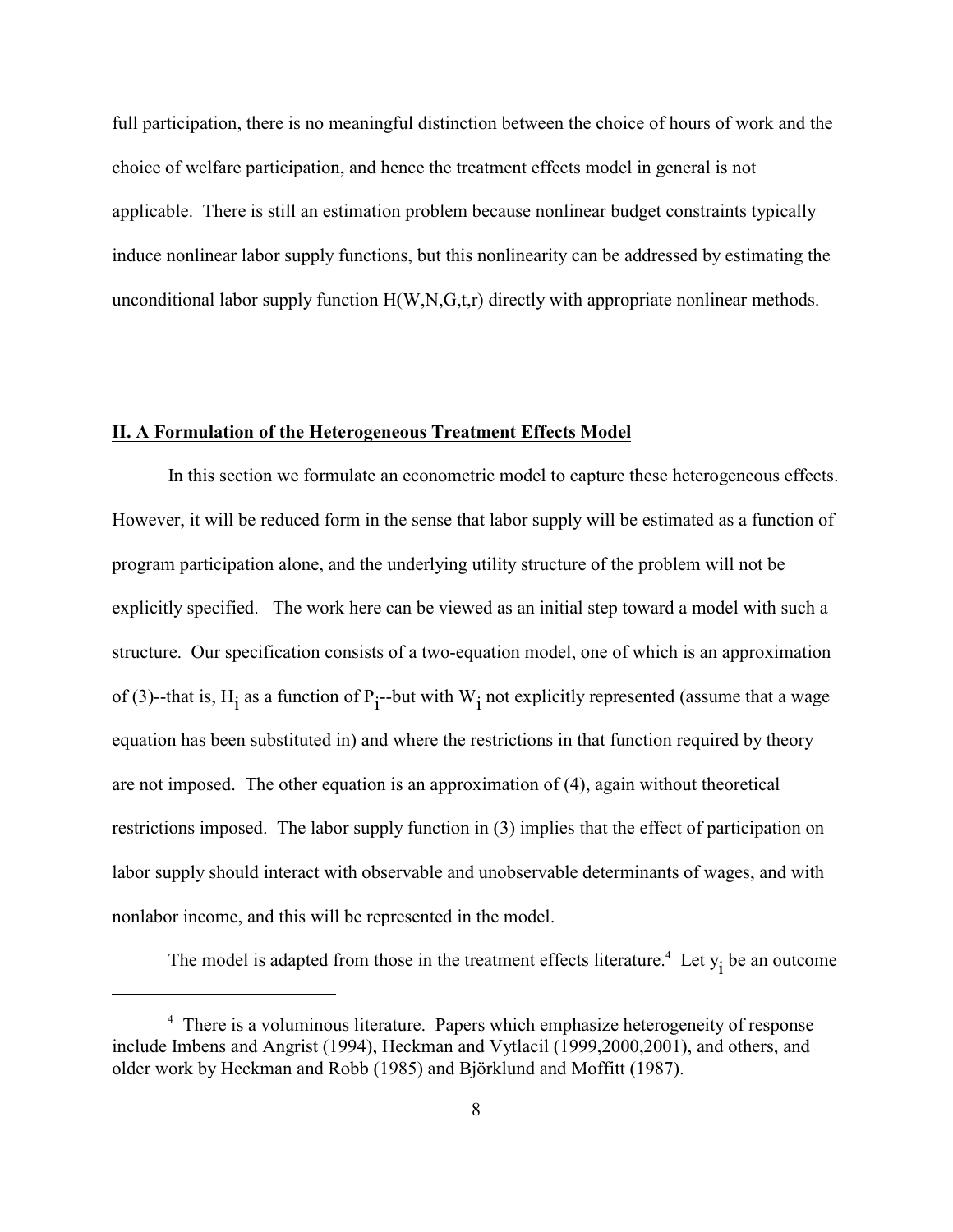variable for individual i,  $P_i$  a dummy variable signifying participation in the program, and  $Z_i$  an instrumental variable with a multinomial distribution. The variable  $Z_i$  represents observable determinants of  $\phi_i$  which do not appear elsewhere in the model. Ignoring observables other than these for the moment, a completely unrestricted model can be written as

$$
y_i = \beta_i + \alpha_i P_i \tag{11}
$$

$$
P_i^* = k(Z_i, \delta_i) \tag{12}
$$

$$
P_{i} = 1(P_{i}^{*} \ge 0) \tag{13}
$$

where  $\beta_i$  and  $\alpha_i$  are scalar random parameters and  $\delta_i$  is a vector of random parameters. All parameters are allowed to be individual-specific and to have some joint distribution  $f(\beta_j, \alpha_j, \delta_i)$ ; a separate model (11)-(13) exists for each individual. Eqn (11) is to be interpreted as a description of potential outcomes, not just a description of how  $y_i$  varies with  $P_i$  in any particular population; hence  $\alpha_i$  is the object of interest. What can be estimated, however, is only the mean of  $\alpha_i$  on some population(s).

If we condition  $(11)$  on  $P_i$ , we obtain

$$
E(y_i | P_i) = E(\beta_i | P_i) + E(\alpha_i | P_i) P_i
$$
\n(14)

which illustrates one conditional mean of interest. But to see which of the classes of objects can be identified, we work instead with the reduced form by conditioning  $(11)-(13)$  on  $Z_i$ :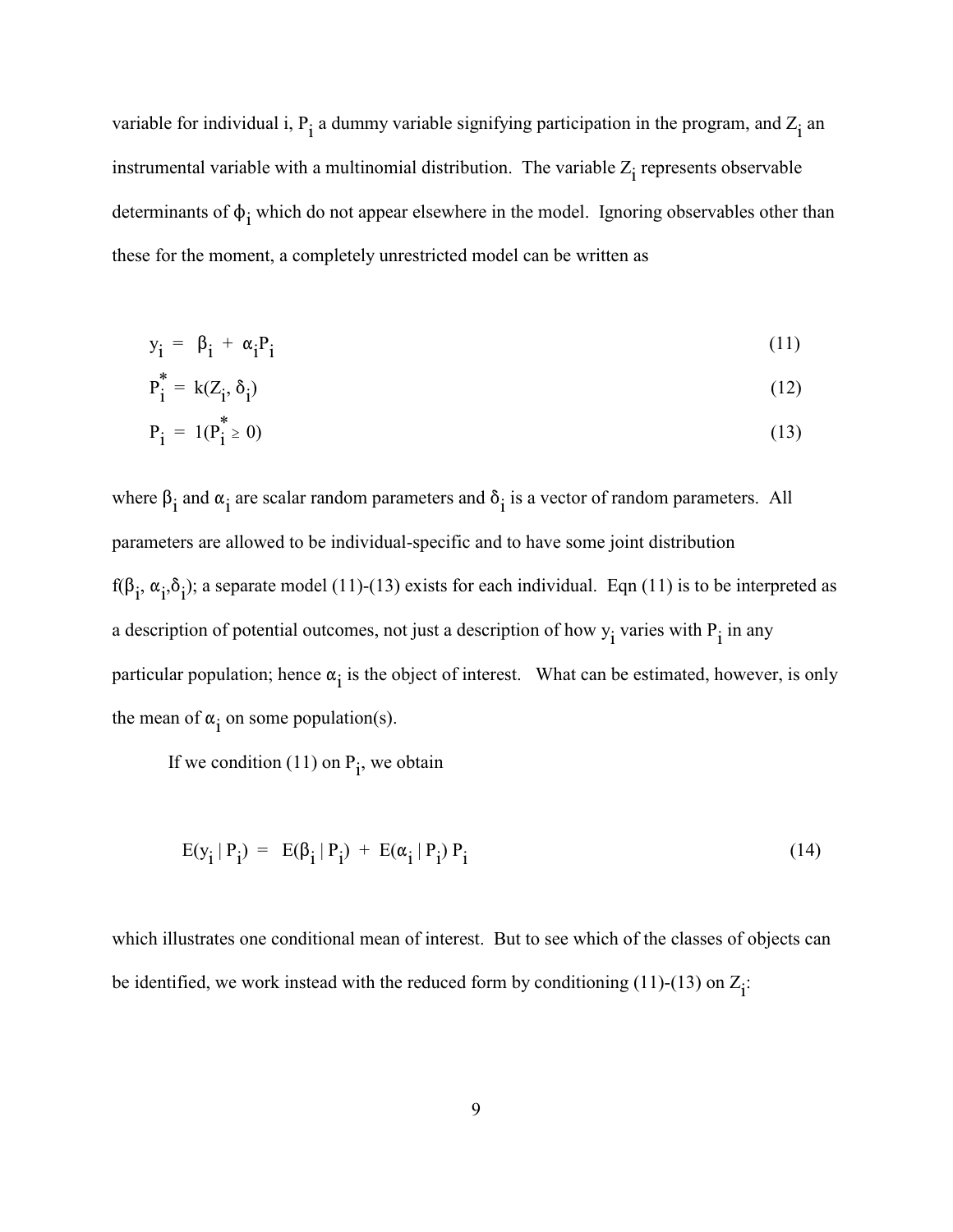$$
E(y_i | Z_i = z) = E(\beta_i | Z_i = z) + E(\alpha_i | P_i = 1, Z_i = z) Prob(P_i = 1 | Z_i = z)
$$
\n(15)

$$
E(P_i | Z_i = z) = Prob [k(z, \delta_i) \ge 0]
$$
\n(16)

We make the following minimal identifying assumptions:

A1. 
$$
E(\beta_i | Z_i = z) = \beta
$$
 (17)

A2. 
$$
E(\alpha_i | P_i=1, Z_i=z) = g[E(P_i=1 | Z_i=z)]
$$
 (18)

A3. 
$$
E(P_i | Z_i = z) - E(P_i | Z_i = z')
$$
 is zero or the same sign for all i for any  
distinct values z and z' (19)

Assumptions A1 and A2 are mean independence assumptions needed for  $Z_i$  to be a valid instrument. They state that the mean of the random intercept and the conditional mean of the random coefficient, respectively, are, in the former case, independent of Z<sub>i</sub> and, in the latter case, dependent only on the fraction treated and not directly on  $Z_i$ . The necessity of (19) was recognized by Imbens and Angrist (1994), who termed it a "monotonicity" assumption, and constitutes a restriction on the distribution of  $\delta_i$ .

With these assumptions, and letting  $F(Z_i)=E(P_i=1 | Z_i)$ , (15) and (16) can be rewritten as

$$
y_i = \beta + g[F(Z_i)]F(Z_i) + \epsilon_i
$$
 (20)

$$
P_i = F(Z_i) + v_i \tag{21}
$$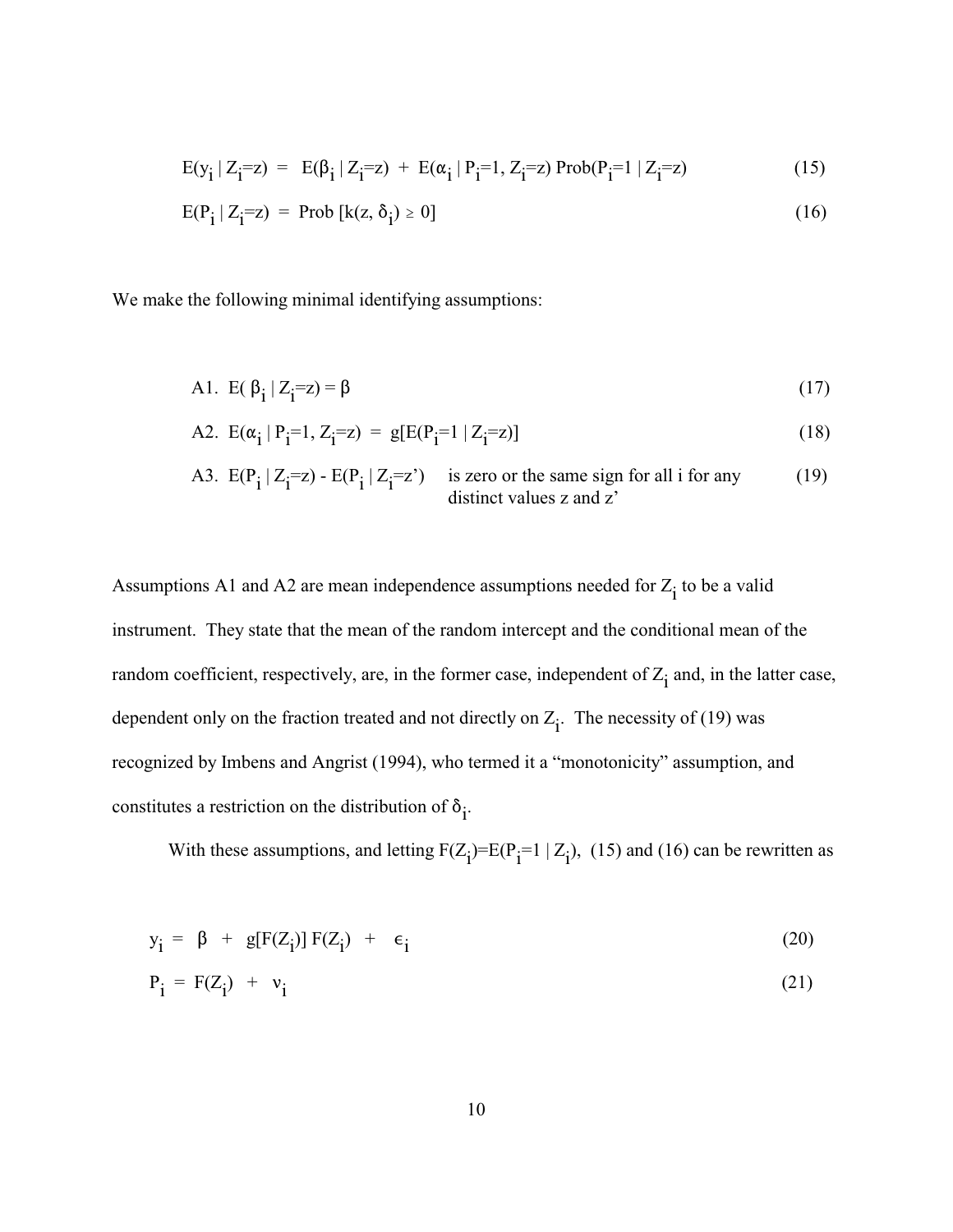where F is a proper probability function and where  $E(\epsilon_i | gF) = E(v_i | F) = 0$  by construction. No other restriction on the distribution of  $\epsilon_i$  or  $v_i$  is made. The implication of response heterogeneity can be seen in (20) to be an effect of program participation which varies with the level of participation, hence resulting in an inherent nonlinearity of y in F. A homogeneouseffects model is one in which g is a constant.<sup>5</sup>

Nonparametric identification of the parameters of (20) and (21) is straightforward given that P<sub>i</sub> is binary and Z<sub>i</sub> has a multinomial distribution.  $F(Z_i)$  is identified at each point Z<sub>i</sub>=z from the population mean of P<sub>i</sub> at that z. The parameter  $\beta$  and the function  $g[F(Z_i)]$  at  $Z_i = z$  are identified provided a normalization is made to the g function, e.g.,  $g[F(Z_1)]=1$ .<sup>6</sup> The treatment effects discussed in the literature are all defined by g: the average treatment effect is  $g(1)$ ; the effect of the treatment on the treated when a fraction  $F_j$  is treated is  $g(F_j)$ ; the local average treatment effect between two participation fractions  $F_j$  and  $F_j$ , is  $[F_j g(F_j) - F_j g(F_j)]/(F_j - F_j)$ ; and the marginal treatment effect at some point  $F_j$  is  $\partial y/\partial F = g'(F_j)F_j + g(F_j)$ , which must be obtained by some smoothing method given the multinomial assumption on  $Z_i$ .<sup>7</sup>

The problem will be approached with a flexible parametric rather than fully nonparametric approach. We will be parametric on F but flexible parametric on g and k, approximating each with a series expansion using regression splines with parameter vectors

 $\frac{1}{2}$  Heckman et al. (2004) have recently noted that a test of heterogeneity in response can be conducted by testing for nonlinearities of y in F. This suggestion also follows from the formulation here and will be part of the empirical work below.

<sup>&</sup>lt;sup>6</sup> In the special case that the support of  $Z_i$  in the data contains an element s.t.  $F(Z_i)=0$ , no normalization is necessary.

 $\sigma$  The effect of the treatment on the treated as defined here is conditional on z; however, by integrating z out, the more conventional effect of the treatment on the treated is obtained.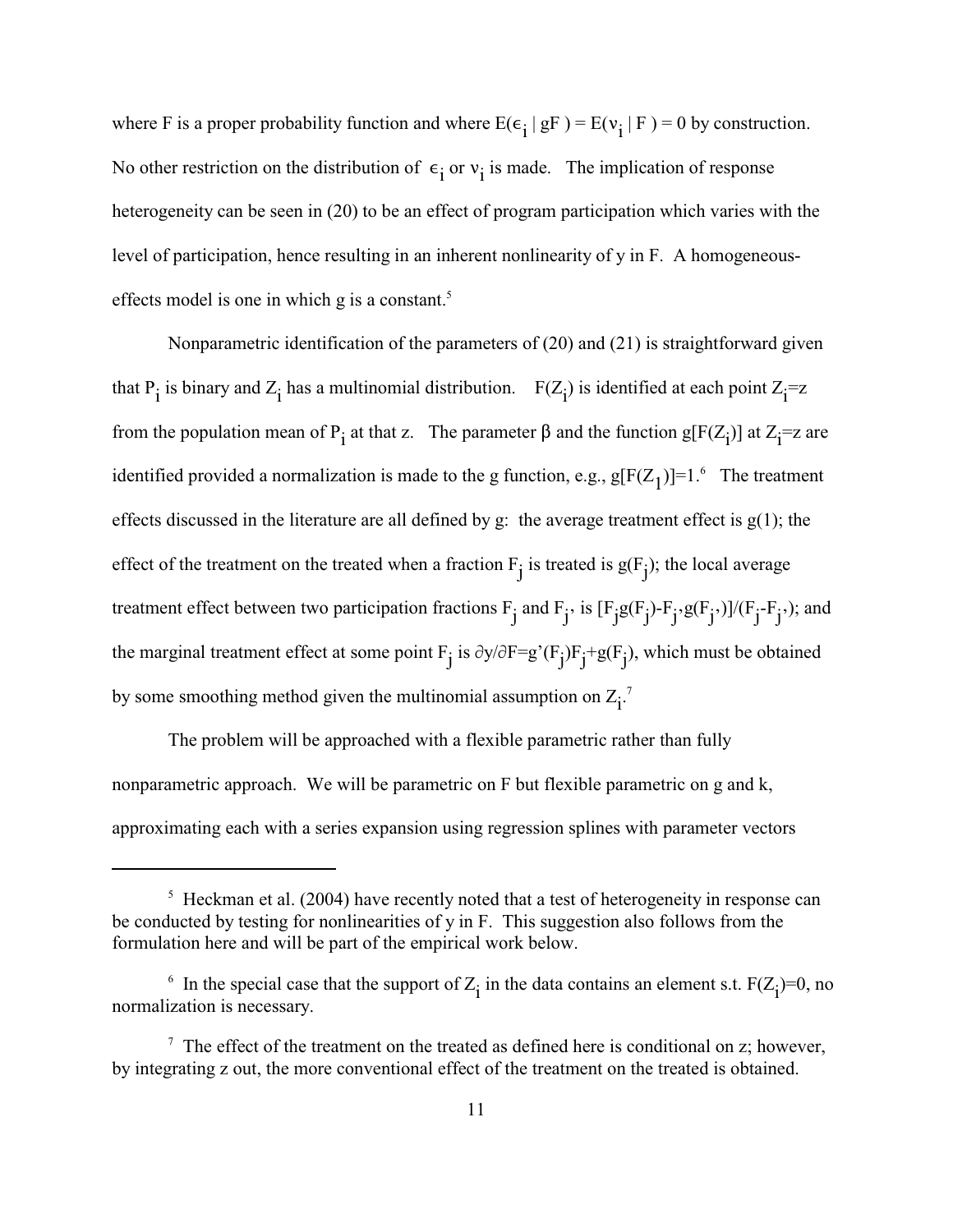$\theta_1$ , and  $\theta_2$ , respectively. The series expansion approach is nonparametric in the limit but can also be treated as a flexible-form parametric approach.<sup>8</sup> In addition, it is computationally convenient for a fixed order of the series because splines lead to easily estimable nonlinear functions. Consequently, (20) and (21) can be consistently estimated by joint nonlinear least squares (NLS) with any simple regression package (with robust standard errors). The estimation problem is

Min 
$$
\sum_{\theta_1, \theta_2}
$$
 w<sub>1i</sub> [y<sub>i</sub> -  $\beta$  - g[F(k(Z<sub>i</sub>, \theta<sub>2</sub>));  $\theta_1$ ] F(k(Z<sub>i</sub>, \theta<sub>2</sub>)) ]2 +  $\sum_{i}$  w<sub>2i</sub> [D<sub>i</sub> - F(k(Z<sub>i</sub>, \theta<sub>2</sub>))]<sup>2</sup> (22)

where  $w_{1i}$  and  $w_{2i}$  are weights to improve efficiency.<sup>9</sup>

Adding a vector of exogenous observables  $X_i$  to the model will also be approached nonparametrically, again building off of the conventional linear regression model. The model is now

$$
y_i = \alpha_i P_i + h_i(X_i) \tag{23}
$$

$$
P_i^* = k(Z_i, X_i, \delta_i) \tag{24}
$$

$$
P_{i} = 1(P_{i}^{*} \ge 0) \tag{25}
$$

<sup>&</sup>lt;sup>8</sup> Heckman et al. (2004) suggest a local linear kernel approach, instead. That approach would be more difficult to implement here.

 $9$  In the application below, cross-equation weights will be used as well. Two-stage estimation (i.e., two-stage least squares) is an option and corresponds to instrumental variables estimation when k is allowed to be fully nonparametric in  $Z_i$ , and yields the local average treatment effect just defined. However, if k is considered instead to be a smoothed function of  $Z_i$  or if  $Z_i$  is continuous, insertion of a first-stage predicted F into (20) will generate inconsistent parameter estimates because F appears nonlinearly in (20), and hence two-stage estimation should not be used.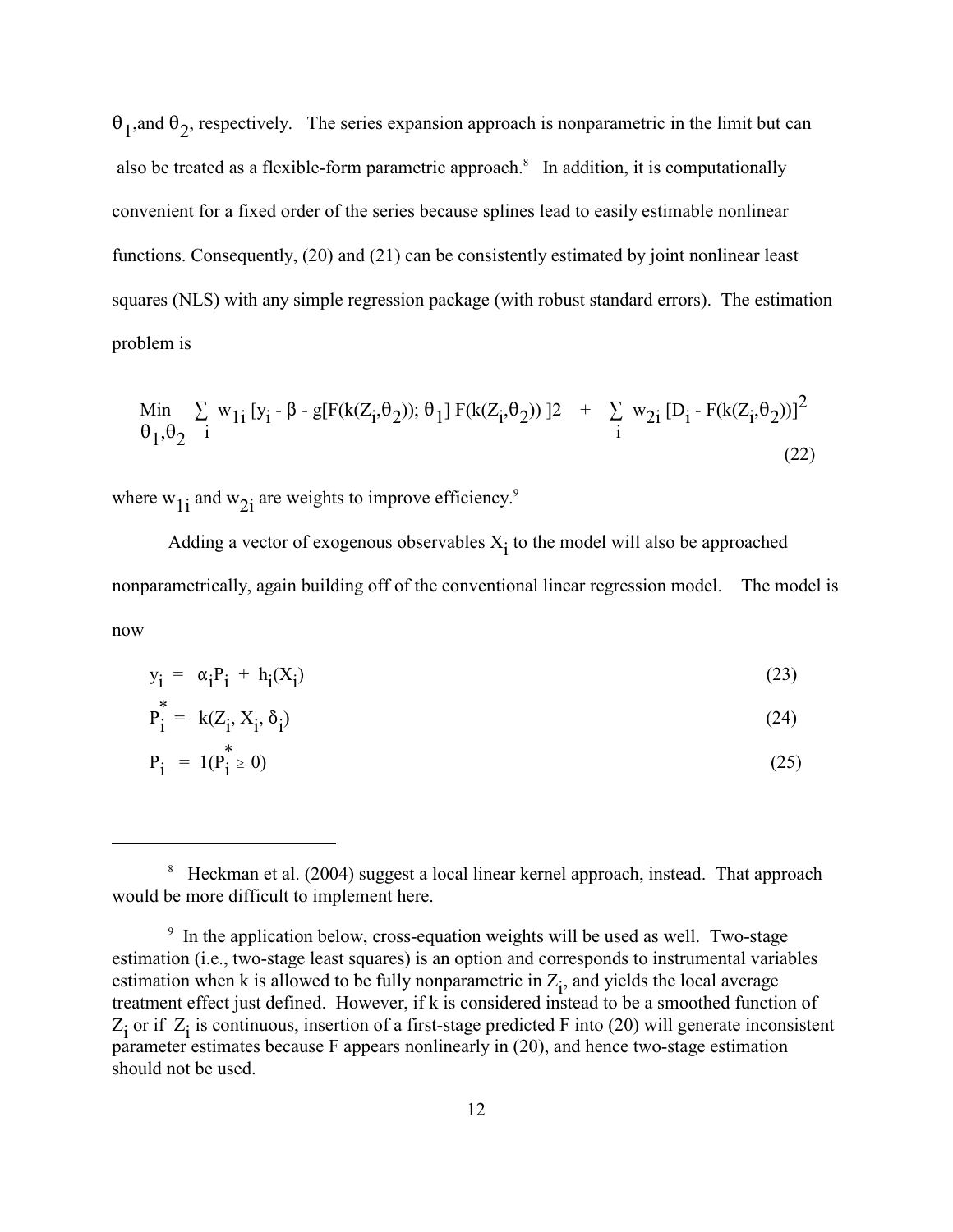We assume

B1. E[
$$
h_i(X_i) | X_i = x, Z_i = z
$$
) =  $h(x)$  (26)

B2. 
$$
E(\alpha_i | P_i=1, X_i=x, Z_i=z) = g[E(P_i=1 | X_i=x, Z_i=z), x]
$$
 (27)

B3. E(P<sub>i</sub> | Z<sub>i</sub>=z, X<sub>i</sub>=x) - E(P<sub>i</sub> | Z<sub>i</sub>=z', X<sub>i</sub>=x) is zero or the same sign for all i for any (28) distinct values z and z'

Then, conditioning (23)-(25) on  $X_i$  and  $Z_i$ , we have:

$$
y_{i} = g[F(Z_{i}, X_{i}), X_{i}] F(Z_{i}, X_{i}) + h(X_{i}) + \epsilon_{i}
$$
\n(29)

$$
P_i = F(Z_i, X_i) + v_i \tag{30}
$$

where, again, the errors are mean-independent of the regressors by construction. The two equations are estimated jointly with nonlinear least squares, and regression splines are used to approximate the unknown functions. In this model, the effect of participation on labor supply varies with observable as well as unobservable characteristics.

It should be noted that the effects of welfare participation on labor supply that are nonparametrically identified in this model are only those induced by the instrument, Z<sub>j</sub>. For example, effects of the budget constraint variables on labor supply, which are contained in  $X_i$ , are not nonparametrically identified, yet are of obvious interest. However, because the approach below will not be fully nonparametric, but only flexible parametric, a mapping from  $Z_i$ to  $X_i$  will be possible, and hence the effects of the budget constraint on labor supply will be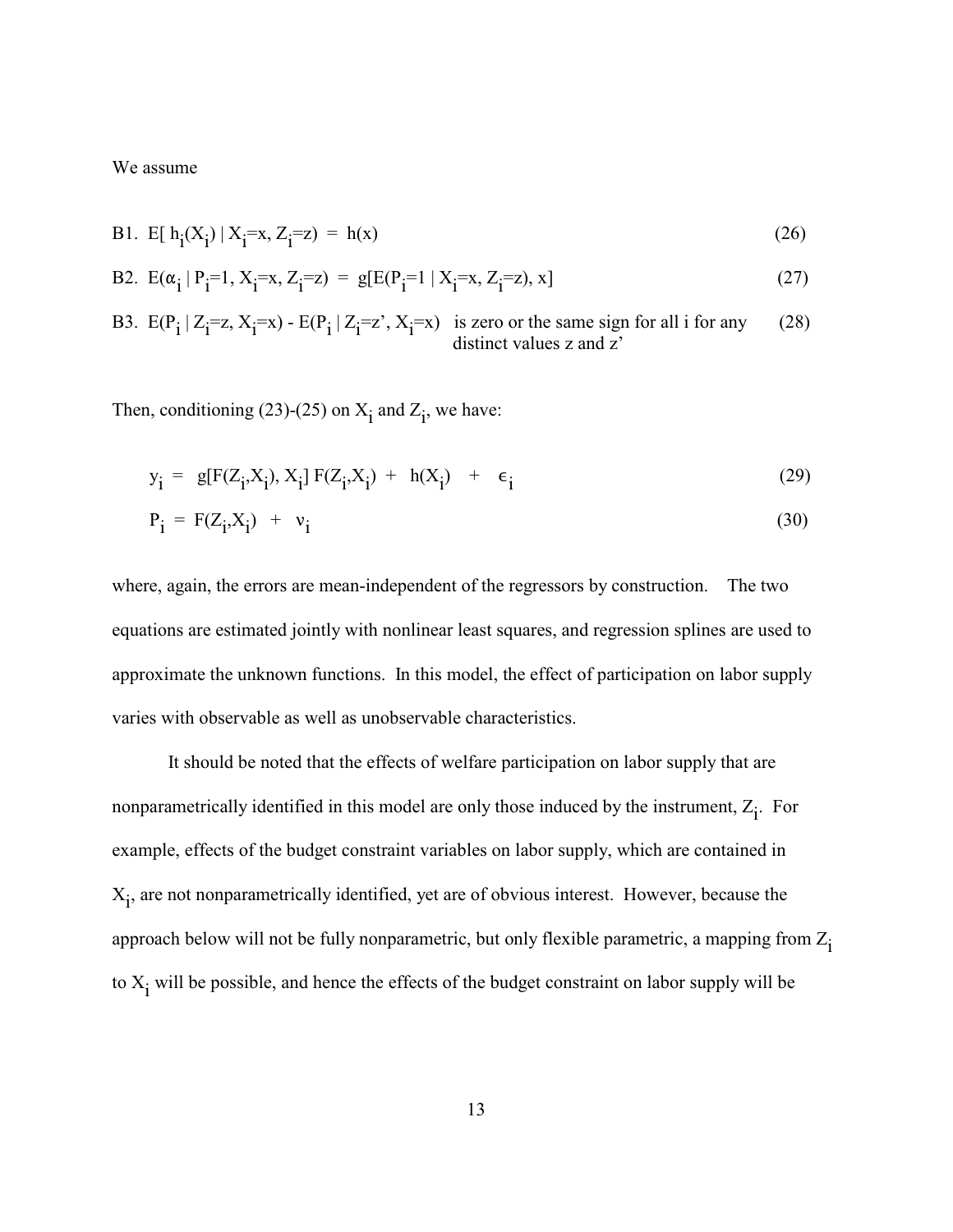inferred. 10

#### **III. Empirical Analysis**

We study the labor supply effects of the well-known U.S. cash transfer program, the Aid to Families with Dependent Children (AFDC) program using data from the Survey of Income and Program Participation (SIPP) in the early 1990s. The SIPP is a set of rolling, short (12 to 48 month) panels which are representative samples from the U.S. population. The initial panels began in 1984 and subsequent panels have begun approximately annually, and have between 30,000 and 70,000 families in each. We draw a sample from all the panels that have data in the period 1989-1991, which is just prior to a major restructuring of the program which began in 1992-1993 and which imposed work requirements, time limits, and other features not captured in our model. Prior to 1992-1993, the AFDC program was close to a straight cash transfer program with a conventional benefit formula. The SIPP, unlike other U.S. survey data sets such as the Current Population Survey, the Michigan Panel Study on Income Dynamics, and the National Longitudinal Study, asked welfare participation, labor supply, income, family structure, and other questions all as of the month previous to the survey, not as of the prior calendar year; past studies using the latter data sets have been required to measure one of more of these variables at a different calendar time than the others. To increase sample size, we draw our samples from all

 $10$  Ichimura and Taber (2000) have emphasized the necessity of an exchangeability condition between  $Z_i$  and  $X_i$  to be able to extrapolate beyond the nonparametrically estimated effects of  $Z_i$ .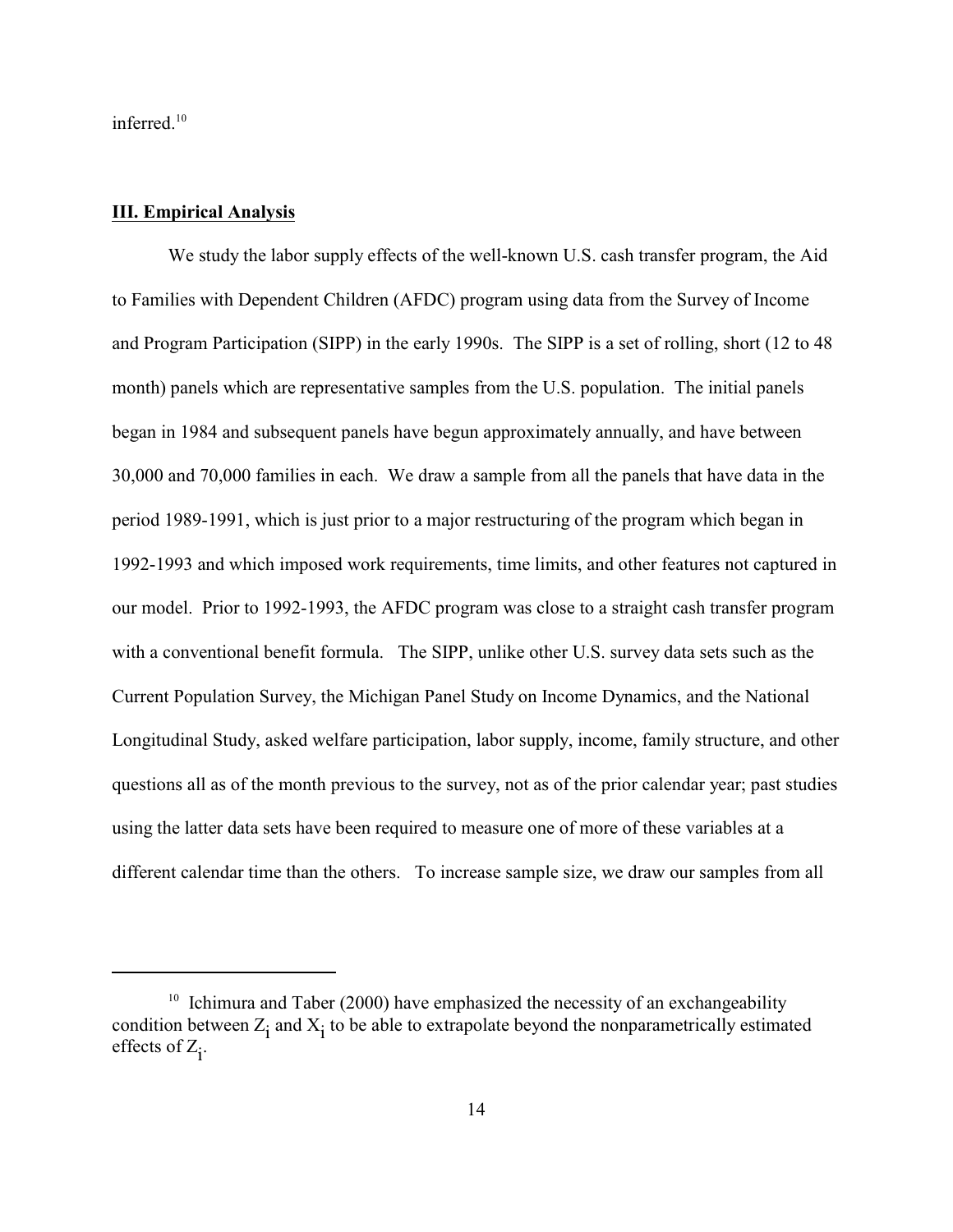individuals interviewed in the Spring of 1989, 1990, and 1991 SIPP surveys.<sup>11</sup>

Eligibility for AFDC in this period required sufficiently low assets and income and, for the most part, required that eligible families be single mothers with children under 18. Our subsample is therefore restricted to such families, as most past studies of AFDC have also done. In order to concentrate on the AFDC-eligible population, we also restrict our sample to those with completed education of twelve years or less, with nontransfer nonlabor income less than \$1,000 per month, and between the ages of 20 and 55. The resulting data set has 5,722 observations. We define variables for average hours of work per week in the prior month (y), participation in AFDC at any time in the prior month (P), and demographics such as education, age, race, and family structure. The hourly wage rate is omitted because it is only available for workers and is assumed to be proxied by demographic characteristics. Nontransfer nonlabor income in the prior month is included in the model, however. The AFDC guarantee for a family of four in the individual's state of residence is also included. Tax rates in the AFDC program are not included because they were uniform nationwide (both equal to 100 percent over this period). The demographic and budget constraint variables constitute the X vector presented in the prior section. The names, definitions and means of the variables used in the estimation appear in Appendix A. Thirty-one percent of the sample was on AFDC in the prior month.

The instrumental variables (the Z vector) are selected to proxy fixed costs of participation

<sup>&</sup>lt;sup>11</sup> We thus draw data from multiple panels: the 1989 panel, which began in February 1989 and ended in January 1990; the 1990 panel, which began in February, 1990 and ended in September, 1992; and the 1991 panel, which began in February 1991 and ended in September, 1993. We draw the sample from all families interviewed from any of these three panels in the four-month period February-May of each year 1989, 1990, and 1991. Families are interviewed in a rolling 4-month cycle and are asked questions about the previous four months; we use only the data from the month prior to the survey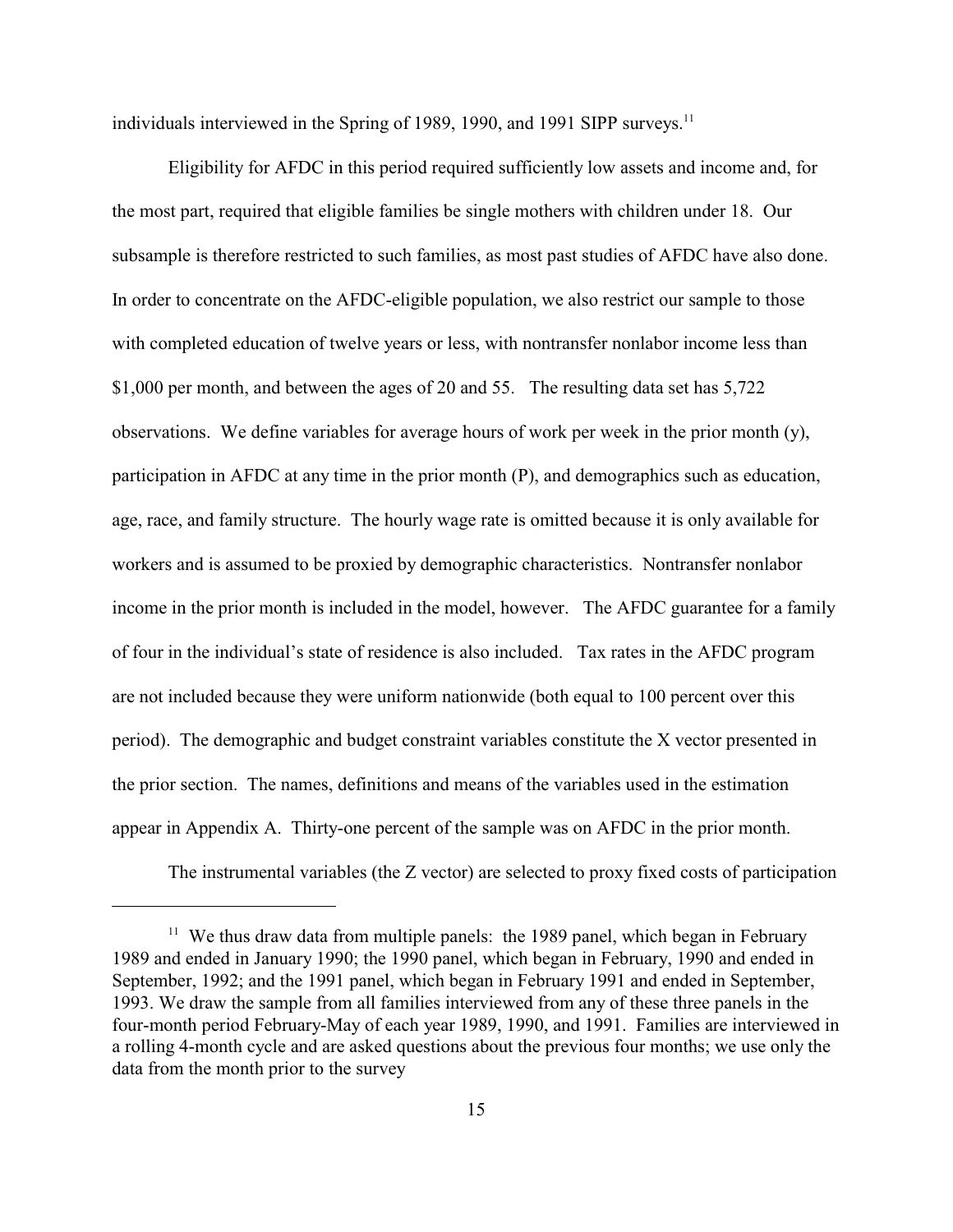in AFDC, as implied by the theory. Institutional descriptions of the AFDC program have revealed that non-financial barriers have always been present in the program and have hindered participation, perhaps intentionally on the part of the states to keep caseloads down. Data are available on a number of proxies for these barriers. Information on several were gathered from official documents and were pretested in OLS estimations of the welfare participation equation. From this exercise, three emerged as consistently significant and with the expected sign: the error rate made by the state resulting incorrectly in denial of eligibility (collected by the federal government as part of its regulation of the program), the percent of applications denied because of a failure on the part of the applicant to comply with all procedural requirements (an indication of the amount of paperwork and bureaucracy imposed on prospective recipients), and administrative expenses per case in the state (to be interpreted as an indicator of the level of bureaucracy in the program). All three affect welfare participation negatively. Their means and sources are given in Appendix A.

Initial Results. The initial model specification is the following:

$$
y_i = X_i \beta + [X_i \lambda + g(F(X_i \delta + Z_i \eta))] F(X_i \delta + Z_i \eta) + \epsilon_i
$$
\n(31)

$$
P_i = F(X_i \delta + Z_i \eta) + v_i \tag{32}
$$

and thus we initially assume linearity in the index functions for  $X_i$  and  $Z_i$  but allow nonlinearity in g, approximating it with a spline function,  $g(F) = \gamma_0 + \sum_j \gamma_j Max(0, F - \pi_j)$  where j indexes je poznata za obrazovanje po svetljenje predstavlja i predstavlja i predstavlja i predstavlja i predstavlja i<br>Dogodki the splines and  $\pi_j$  is the j<sup>th</sup> knot.<sup>12</sup> F is taken as the normal c.d.f., but its argument will be expanded flexibly below. Denote u<sub>i</sub> as a 2x1 column vector of residuals for individual i, the first

<sup>12</sup> The vector  $X_i \lambda$  excludes a constant term.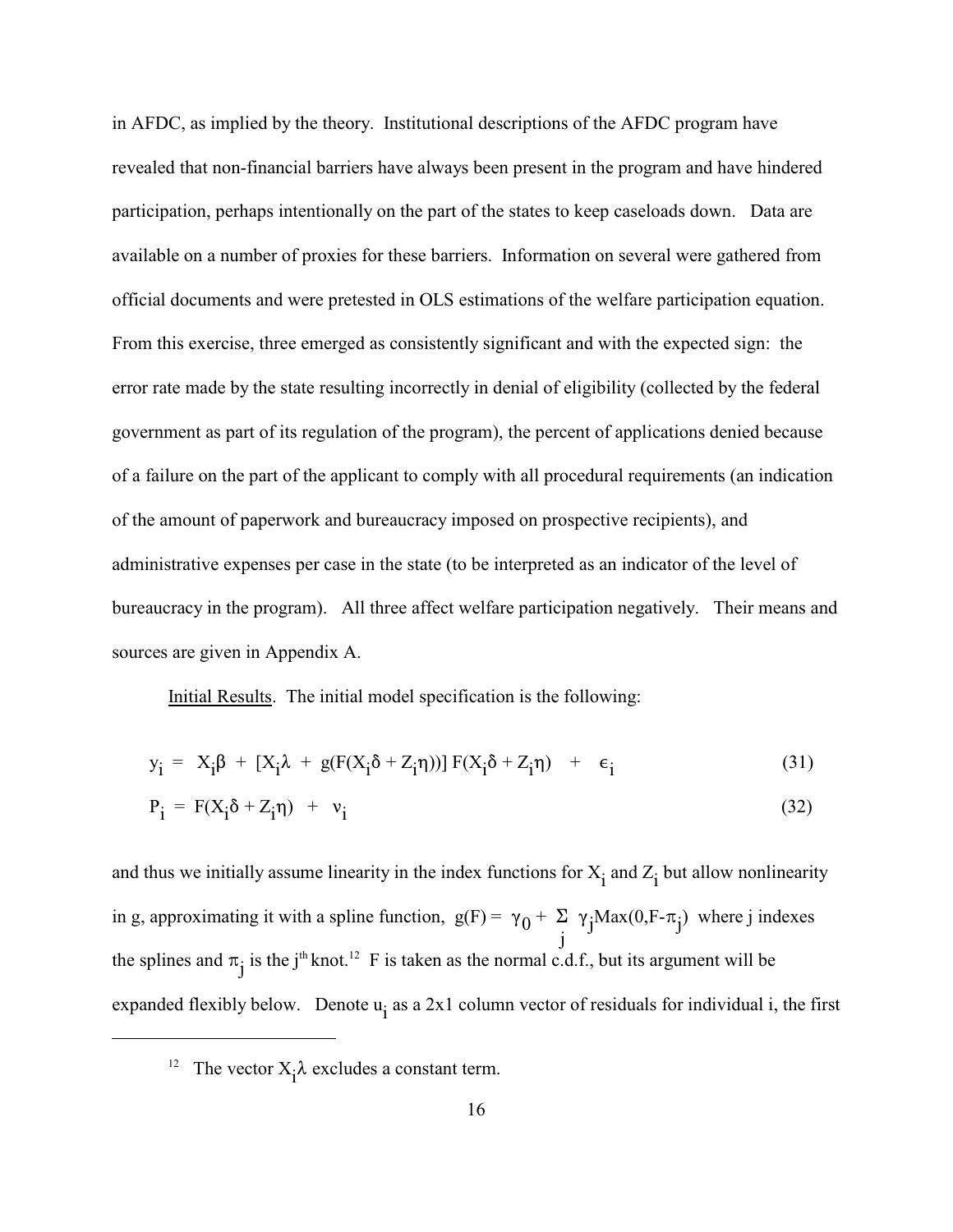being the residual in (31) and the second being the residual in (32). Then the unknown parameters in both equations, which we denote  $\theta$ , are estimated by the criterion

$$
\theta = \text{Arg Min} \sum_{i=1}^{n} u_i' \hat{\Omega}^{i} u_i
$$
\n(33)

where  $\hat{\Omega}$  is a 2x2 matrix of variances of the residuals obtained from an unweighted first-stage estimation. The covariance matrix of the estimated  $\theta$  is calculated as

$$
Var\ (\hat{\theta}) = (\sum_{i=1}^{n} M_{i} \hat{\Omega}^{-1} M_{i})^{-1} (\sum_{i=1}^{n} M_{i} \hat{\Omega}^{-1} u_{i} u_{i} \hat{\Omega}^{-1} M_{i}) (\sum_{i=1}^{n} M_{i} \hat{\Omega}^{-1} M_{i})^{-1}
$$
(34)

where  $M_i$  is the 2xK matrix of derivatives of the two conditional mean functions w.r.t. the K parameters in the model.

OLS estimation of the y equation, regressing y on X and P, yields a coefficient on the participation dummy of -24.4 with a standard error of .46, obviously indicating that welfare recipients work less than nonrecipients, even conditional on X; unconditional on X, the gap in hours worked for the two groups is -26.3 hours, as shown in Appendix A, so the X variables have little effect on reducing the gap.

Estimates of several specifications of the model in (31)-(32) are shown in Table 1. Column (1) estimates a model with a constant treatment effect and with  $\lambda=0$ , and shows a disincentive to work of about 30 hours per week, a sizable disincentive, a bit larger than the OLS estimate. However, this coefficient disguises significant variation in the effect and hence is misleading, as will be seen momentarily. Figure 2 shows a histogram of predicted welfare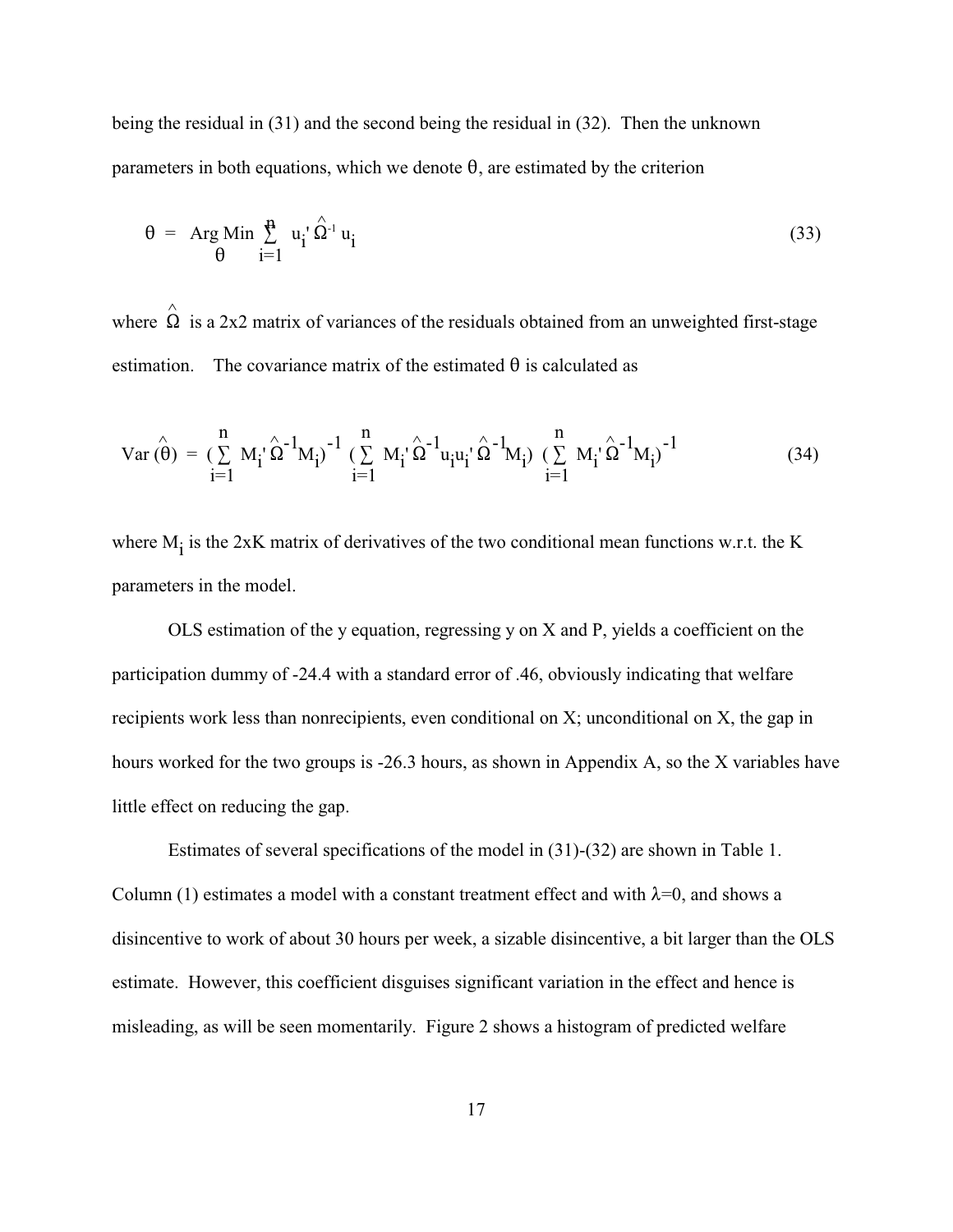participation rates in the data, obtained from the fitted participation equation in this model (see Table 1). There are a significant number of near-zero probabilities, thereby allowing us to estimate the effect of the treatment on the treated at other participation points; however, this ability is very much a function of the linearity imposed on the participation equation. A rather large spread of participation rates is estimated, with the distribution thinning out only at participation rates above .90. The three instruments in the participation equation are individually weak except for the eligibility error rate, but the three variables are significantly correlated and the F-statistic for their joint significance is 7.25 (p=.00007).

Column (2) allows g to be linear in the probability of participation, again with  $\lambda=0$ . Labor supply disincentives are implied to be very large at low participation rates and to fall as participation rises, implying that those with the greatest labor supply responses enter first. The marginal treatment effect (MTE), which is the derivative of y w.r.t. F, is shown in Figure 3; those brought into the program have very large responses while those brought in at the end hardly have any labor supply disincentives at all.

These results change in a major way when a covariate vector X is allowed to affect the labor supply response. The coefficients on the response to unobservable participation variation fall in magnitude and significance, implying that most of the response heterogeneity is a result of variation in observable dimensions. The variation in the MTE arising from observables ranges from -7.1 at F=0 to 1.9 at F=1, whereas the value of the observable component of the MTE,  $X\lambda$ , is  $-26.9$  at mean  $X<sup>13</sup>$ 

<sup>&</sup>lt;sup>13</sup> The MTE is the derivative of y w.r.t P, which is equal to  $(\gamma_0 + 2F\gamma_1) + X\lambda$ , where  $\gamma_0$ =-7.1 and  $\gamma_1$ =4.5 and  $\lambda$  is set equal to the values in column (3) of Table 1.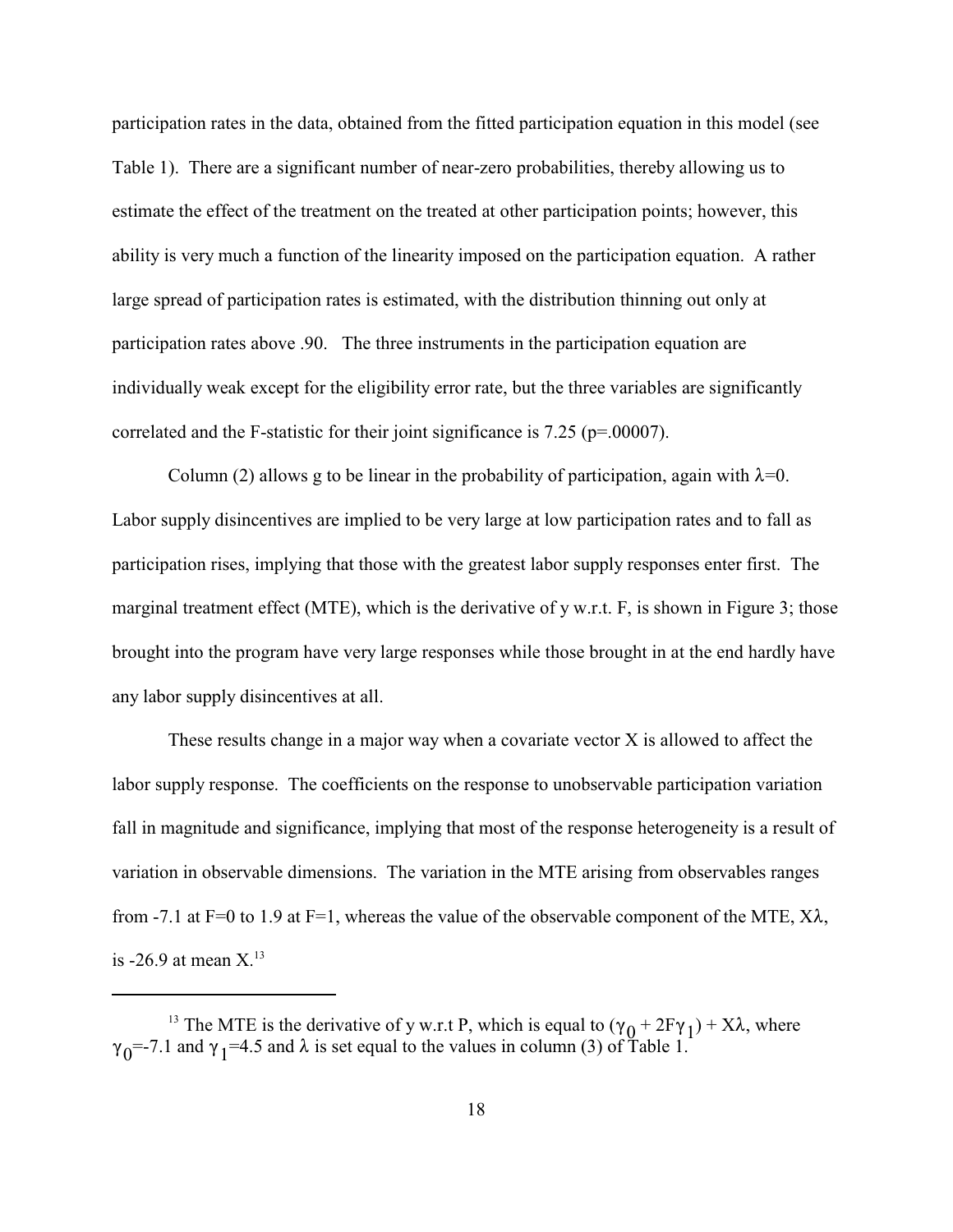This is an important finding because most studies, apart from those in the matching literature, do not interact their treatment variables with observables. These results imply not only that a misleading conclusion about selection on unobservables can result from such a specification, but also that the average effect so obtained is not very meaningful. Figure 4, for example, shows the value of the MTE at the mean of the X vector, and shows that labor supply effects vary from approximately -27 at low participation rates to -18 at high participation rates. Neither the constant-effect estimate of -30.9 in column (1) nor the MTE values from the column (2) specification (see Figure 3) are centered in this interval. The high values of response in those specifications arise from the effects of the distribution of X, which distorts the average response, at least as defined in Figure 4.

It should also be noted that there is no necessary relationship between the magnitude of labor supply disincentives and welfare participation rates across demographic groups (as opposed to expansion or contraction of the group for a given demographic composition), as can be seen by comparing the signs of the coefficients on the same variables in the  $\lambda$  and  $\delta$  vectors. For example, those with low levels of nonlabor income are more likely to participate in welfare and also have greater work disincentives; but those with low levels of education are also more likely to participate but more likely to have smaller work disincentives.

Columns (4) and (5) in Table 1 show estimates obtained by adding splines to g at the  $25<sup>th</sup>$ ,  $50<sup>th</sup>$ , and  $75<sup>th</sup>$  percentile of the predicted participation rate distribution. These added terms are insignificant, indicating that, at least at this crude level, there are no major nonlinearities beyond that implied by the linear probability term.

Nonlinearities in X and Z. The strong evidence for heterogeneity by observables found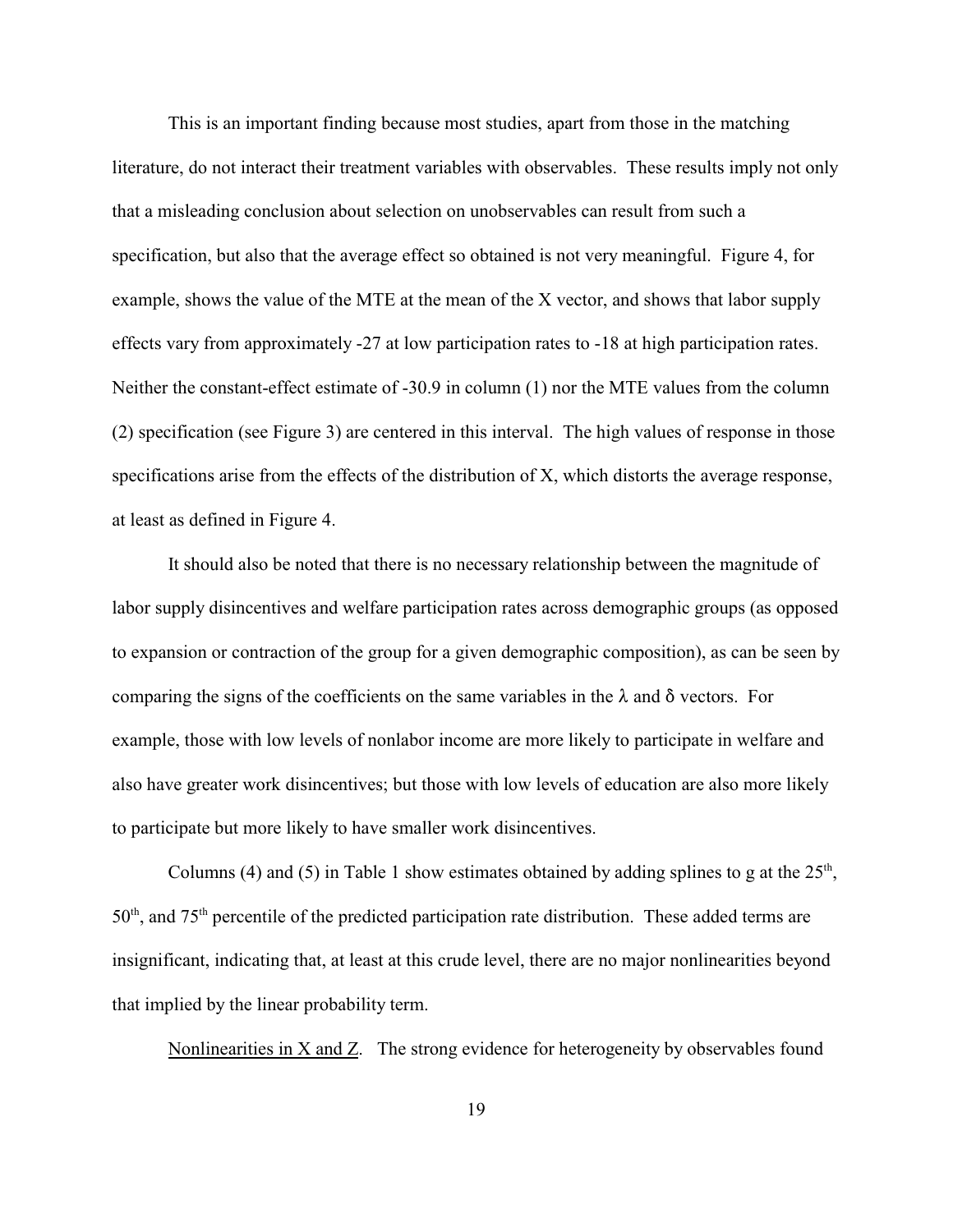in the results thus far should raise concerns about the linear-index assumptions in  $X\beta$ ,  $X\lambda$ , and  $X\delta$  made in the model above and in most other research. If labor supply responses to welfare differ by X in quite different ways, as demonstrated above, there is no reason to expect that heterogeneity to be scaled by a summary index of X, at least in the absence of a specific theory in which that index proxies some concrete conceptual quantity. Just as the average labor supply disincentives have been seen to be distorted by inadequate controls for the distribution of X, nonlinearities and interactions which may exist may distort the results yielded by a linear index model. Thus it is important to determine how relaxing these linearity assumptions would affect the estimation and interpretation of the labor supply disincentives of welfare participation.

Linearity in the  $Z\eta$  index concerns a more conventional issue of whether increasing the number of instruments by introducing nonlinearities in Z may affect estimated treatment effects. Here it is the distribution of unobservables that affect treatment responses that matters, and whether a linear index in Z adequately captures that distribution. A possibly more important issue is the separability of the X and Z indices in the participation equation, implying that how the Z index sweeps out the distribution of labor supply response unobservables is the same across values of X. Once again, the above finding of heterogeneity in response by X should lead to suspicions of this assumption.

In this section, we consider how flexible parametric estimation of the X and Z indices in the model affects the estimates of labor supply responses. We return to the general model in (29)-(30) and consider nonparametric estimation of the functions  $g(F,X)$ ,  $h(X)$ , and  $F(Z,X)$ . We shall represent each function with a series approximation and will use linear splines to form the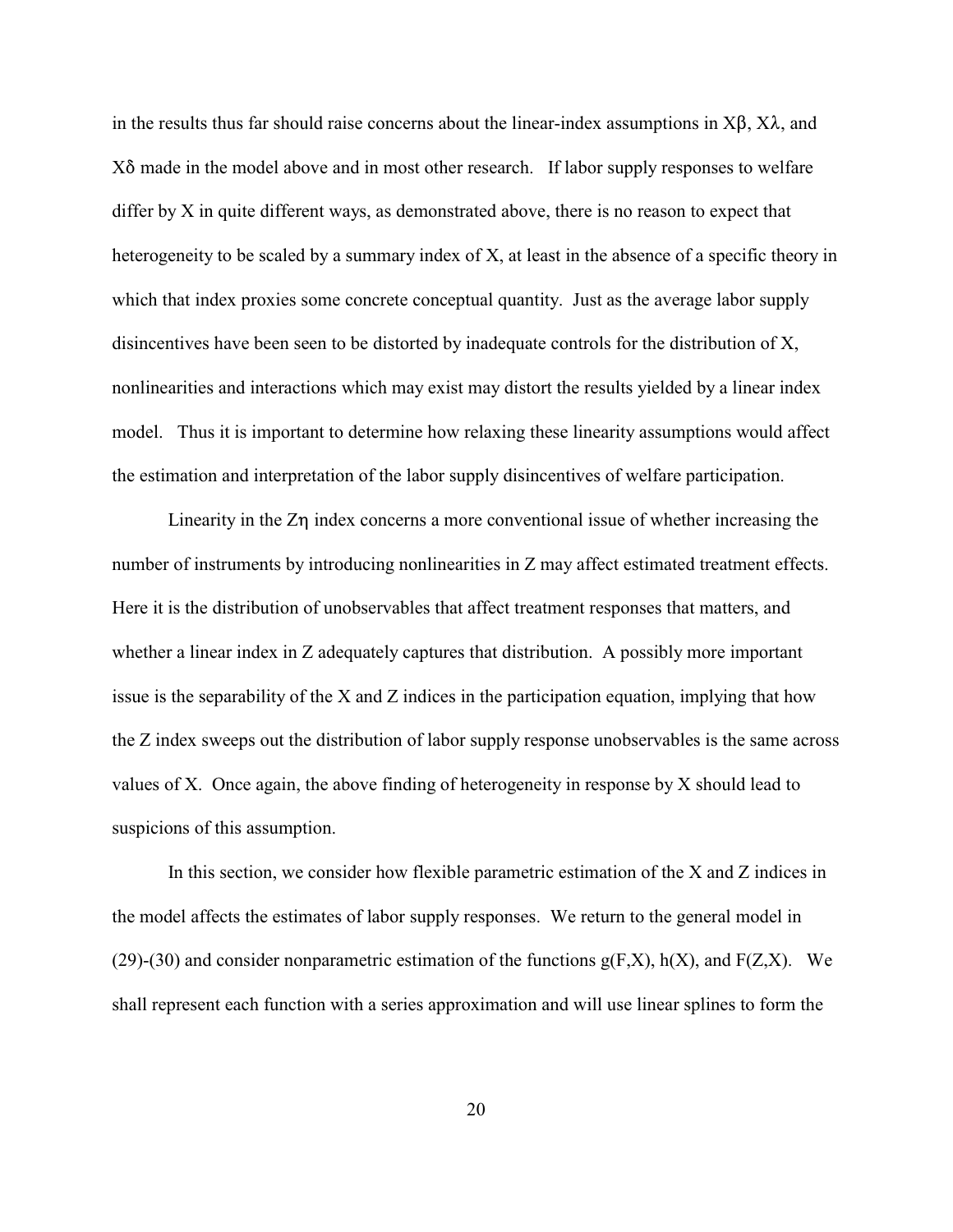bases of the series.<sup>14</sup> There is a large literature on varieties of spline approximations (de Boor, 2001) but all have the advantage of fitting conveniently into the regression framework used here and permit an easy parametric interpretation as well. Linear splines also allow a relatively straightforward means to control the degree of approximation, which is necessary given the usual limitations imposed by the curse of dimensionality for our sample size. Splines also allow zero regions, unlike polynomial approximations, and are more well-behaved than polynomials. We shall use the general approximation form for an arbitrary function  $f(x)$ :

$$
f(x) = \sum_{k=1}^{K} \theta_{kK} s_{kK}
$$
 (35)

where x is a vector of variables, K is the number of functions in the approximation,  $s_{kK}$  is the k<sup>th</sup> spline function in the series of order K, and  $\theta_{kK}$  is its coefficient.

To implement the approximation, we need a method of choosing the  $s_{kK}$ , a method of adding new  $s_{kK}$  as K expands, and a criterion for choosing K. For the first two, we adopt the method of multivariate adaptive splines proposed by Friedman (1991); see also Hastie et al., 2001, for a discussion. In this method, one begins by prespecifying knots for each of the variables in the vector x, defining the  $s_{kK}$  as splines corresponding to each variable or as a product of splines for different variables, and setting K equal to the sum of these terms. The core

<sup>&</sup>lt;sup>14</sup> See Andrews (1991) and Newey (1997) for consistency proofs and convergence rates for series and spline estimators of conditional mean functions. Consistency generally requires, roughly speaking, that n go to infinity faster than the number of approximating basis functions in the series. With special exceptions, convergence is slower than root-n, as is typical for nonparametric estimators.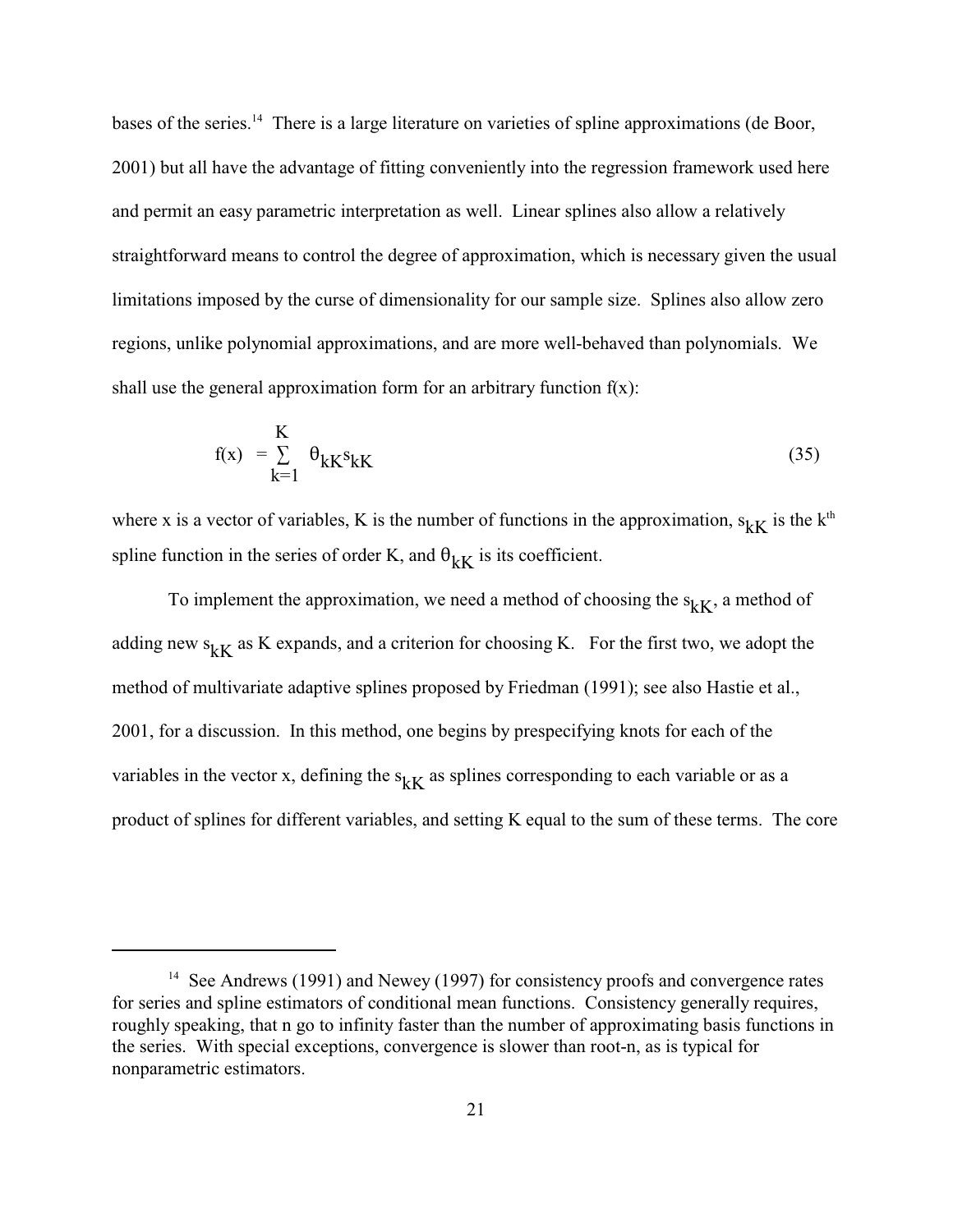set of basis functions we use for the X, Z, and F functions are given in Table 2.<sup>15</sup> We specify an especially fine set of splines for Z, given the importance of these variables for identification of the response to treatment; a somewhat coarse set for the continuous variables in X; and a still coarser set for F, both to increase stability and identification of its effects and in light of the results above indicating little higher order nonlinearities in its effect.

In the method proposed by Friedman, one begins by estimating the model with this set of splines or some subset of them. The order of the series is then increased by then multiplying each of the functions in the model by each of the basis functions and adding, in sequence, each of these new product variables to the model; the model is picked which meets some model selection criterion. The added variable, which is a product of one of the splines in the basic set and one of those initially in the model, is then added to the basis functions, now of order  $K+1$ . The process is then repeated by multiplying each of the splines in the basic set by each of the functions in the new model, again choosing the best model according to a model selection criterion, and adding that new spline product to the basis function. The process proceeds until an optimality criterion is met. $16$ 

The advantages of this method of approximation are threefold. First, one can set the initial set of variables according to priors and theory, and one can force any variable or function into the initial set. Thus, for example, we will always begin with the linear specification we have

 $15$  In the method proposed by Friedman (1991), a separate knot is specified for every unique value of every variable  $x_1$  in the data. We use the much simpler procedure of specifying a sufficiently large number of percentile points for each variable to capture the degree of nonlinearity we expect to find in the data, on a priori grounds.

 $16$  Friedman proposes, and we follow him, in excluding products of the same initial basis function to avoid literal polynomial approximation.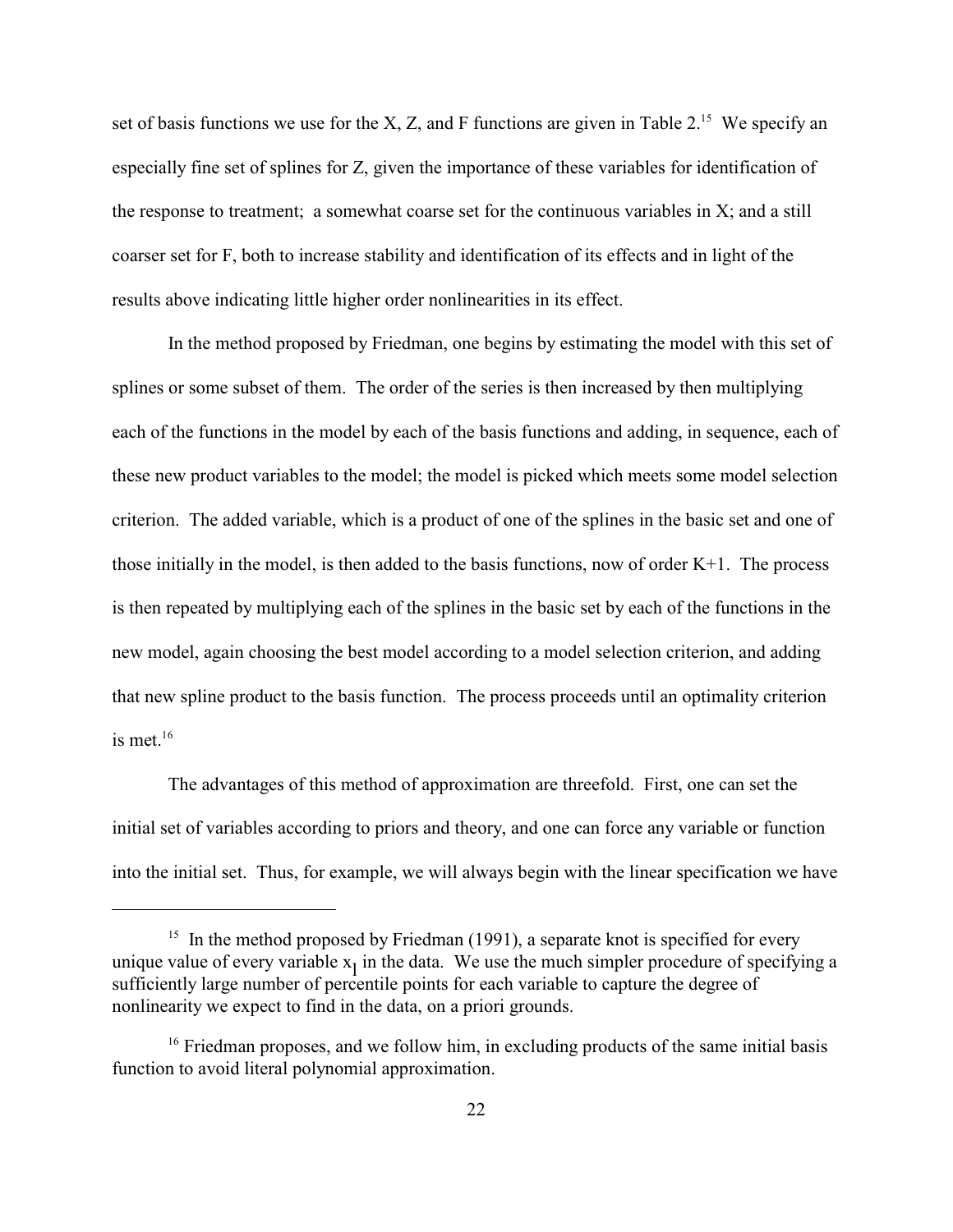already estimated (continuous variables are just splines with a knot at zero, and discrete variables will be separated completely in any case) because this is the conventional regression specification. Second, the method expands outward rather than inward, permitting one to begin with a modest estimation problem which grows to a larger one only as necessary. Third, it is computationally straightforward although computationally intensive if the order of approximation grows large.

For a model selection and optimality criterion, we use the generalized cross validation function (Craven and Wahba, 1979; Hastie et al., 2001) defined by:

$$
GCV = \sum_{i} \frac{[y_i - \hat{f}(x_i)]^2}{1 - K/n}
$$
 (36)

where n is the sample size and  $y_i$  is the dependent variable (either y or P, in our case). For linear models with simple splines, the GCV is equivalent to the traditional leave-one-out cross-validation (CV) measure. For our model, it is only an approximation to the CV but has the same penalty for increasing K. Preliminary Monte Carlos on the model here indicated that the GCV attains its minimum at the same order K as the CV in most cases. We therefore use the GCV because of its computational ease.

Table 3 shows several results for preliminary models estimated to date. The first column shows the estimates of the g function in the y equation after the above method was applied to the Z variables in the P equation alone, leaving the X vector in that equation in linear form and separable from Z. The GCV was minimized after adding 35 terms, leading to 38 functions of Z including the initial set of three continuous instruments. The F-statistic for the 38 functions falls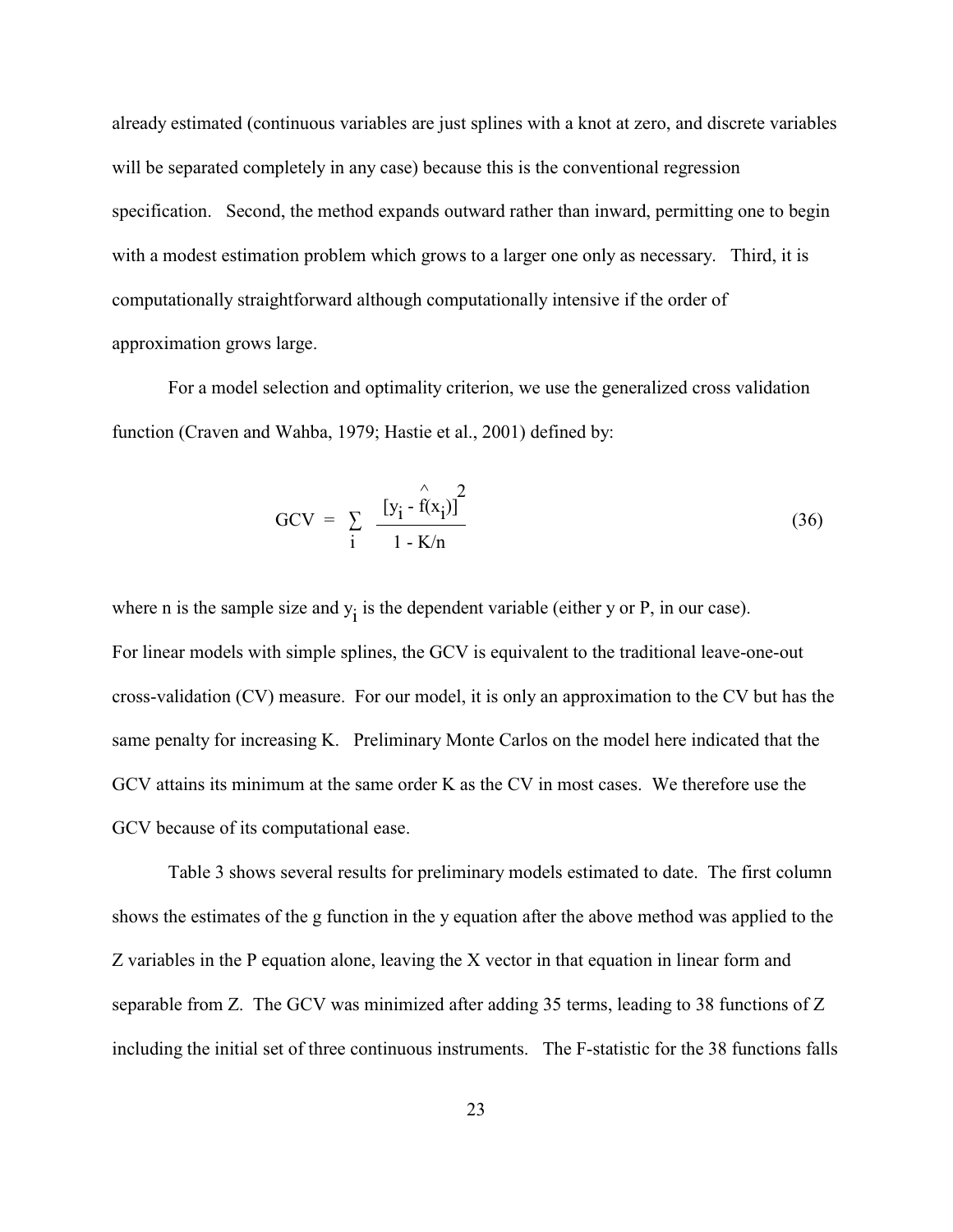slightly to 6.90. While the coefficients in the  $\lambda$  vector change slightly, there is a major change in the coefficients on F, with both rising back to levels significant in magnitude and statistical significance. The influence of unobservables in affecting labor supply responses is now closer to that of the observables, and again implying that those with greater labor supply responses enter the program first. Thus nonlinearity of the Z function matters, indirectly implying that different ranges of Z sweep out different types of labor supply unobservables, which is entirely possible given the institutional nature of the non-financial barriers to participation used by the states.<sup>17</sup>

The second two sets of results in Table 3 are generated by applying the spline expansion method jointly to the X and Z variables in the P equation alone. At the time of this writing, 63 terms had been added, leading to a total of 73 variables in the P equation given that 10 were in the initial specification, but the GCV was still falling. Table 3 shows the results of estimating this specification jointly with the y equation.<sup>18</sup> In the middle column,  $X\beta$  and  $X\lambda$  in the y equation are kept in linear index form. This specification has the drawback of allowing the interactions between different X basis functions in the P equation to identify the effect of welfare participation, which is not desirable, but the results are shown in any case for their possible interest. While the constant term is still negative and significant, the coefficient on linear F disappears. In the last, more interesting, column, the X specification estimated in the P equation is applied exactly to the y equation in the place of both  $X\beta$  and  $X\lambda$ . No further iterations were

 $17$  The traditional CV measure, as well as those related to it such as the GCV, tends to lead to overfitting of the model (Shao, 1993). In future work we will test the sensitivity of the results to reductions in the order of the approximation to levels below that at which the GCV is minimized.

<sup>&</sup>lt;sup>18</sup> The F-statistic for the Z and X-Z interactions rises to 18.0.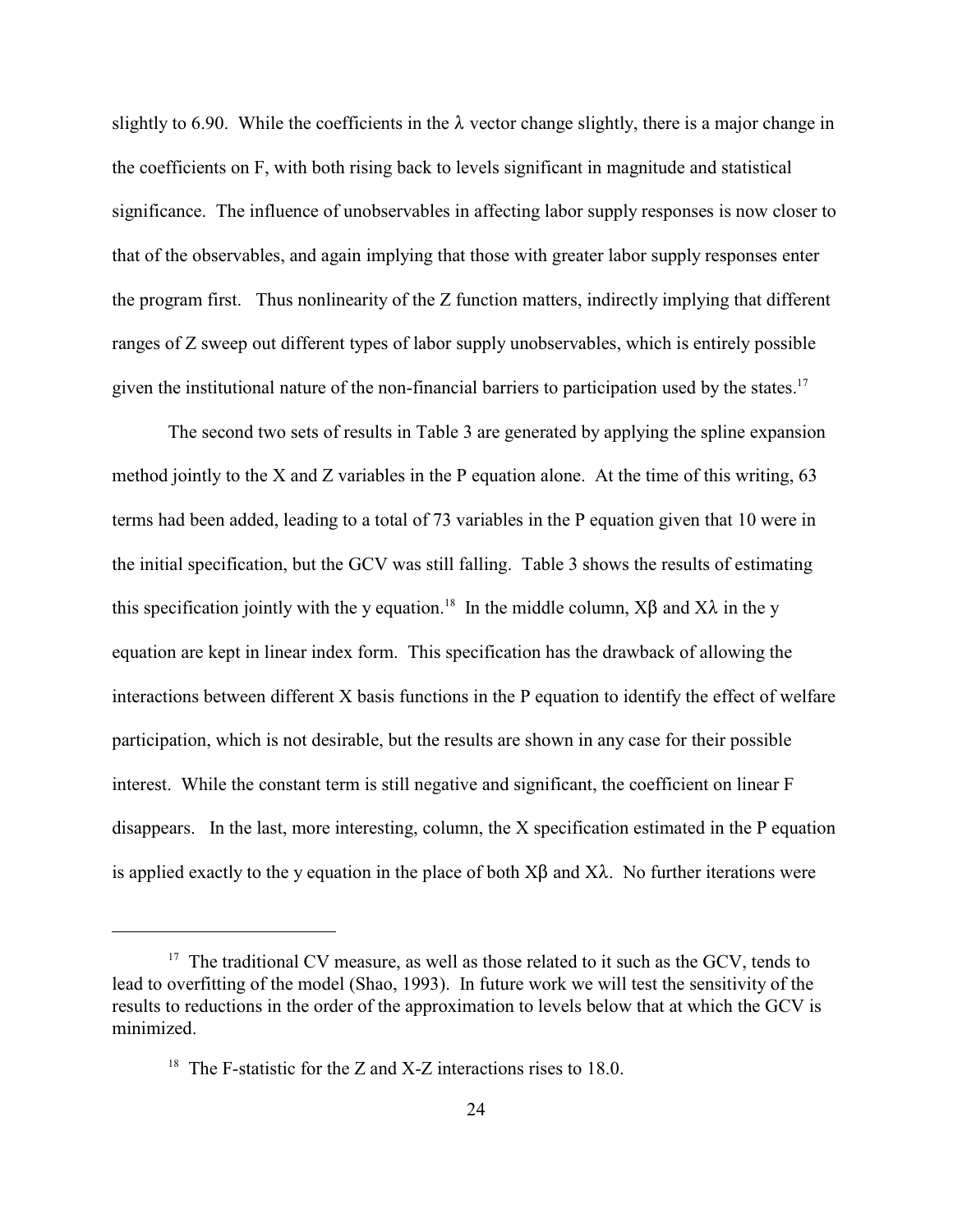allowed which would fit those functions better in the y equation. The coefficients on the many X interactions are shown in an Appendix available upon request, but the table shows that the coefficients on the F terms return to their signs and significances that were in the first column. Thus all indications are that X interactions do not matter a great deal to the estimation of unobservable components of the labor supply response, given that nonlinearities in the instruments are properly accounted for.

### **IV. Conclusions**

The results in this paper suggest that heterogeneity in the labor supply response to transfer programs is heterogeneous and that those on the margin of participation generally have lower labor supply responses than inframarginal individuals who have entered the program at an earlier stage. This finding significantly modifies the findings from the homogeneous effects models estimated in the literature.

However, the clear majority of the heterogeneity lies in observables, which, after conditioning, leave much less heterogeneity in the unobservables that vary with participation. This suggests that applications of these models should more aggressively consider interactions of the conditioning variables with the participation indicator. Not doing so does not only lead to a failure to capture subgroup effects and a misinterpretation of heterogeneity responses as resulting from unobservables, it also results in a misestimation of the average response, at least as indicated by the results here. The importance of interaction with observables in treatment effects is not dissimilar those captured by matching techniques, but the method of interaction here is quite different, not requiring, for example, either the deletion of cases and consequent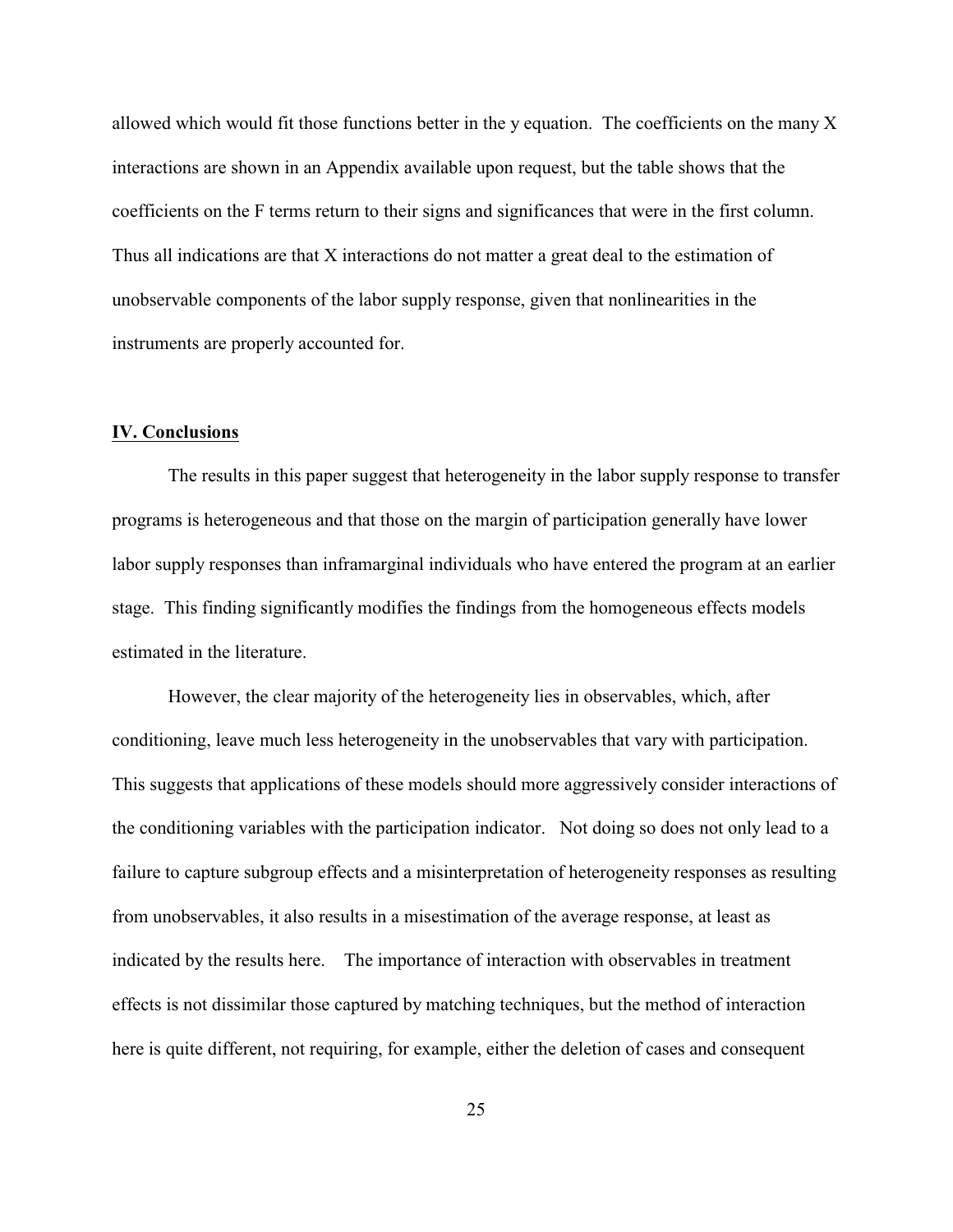inefficiencies in matching methods or the balancing property.

Nonlinearities in the instruments, captured here by a flexible parametric specification with regression splines, appear to be important, but this could vary with the application. Nonlinearities in the conditioning variables, on the other hand, appear to be less important than nonlinearities in the instruments. However, this, again, could vary with the application and the sensitivity of the results to some specifications of those nonlinearities suggests that this should be an issue which should be examined in other applications.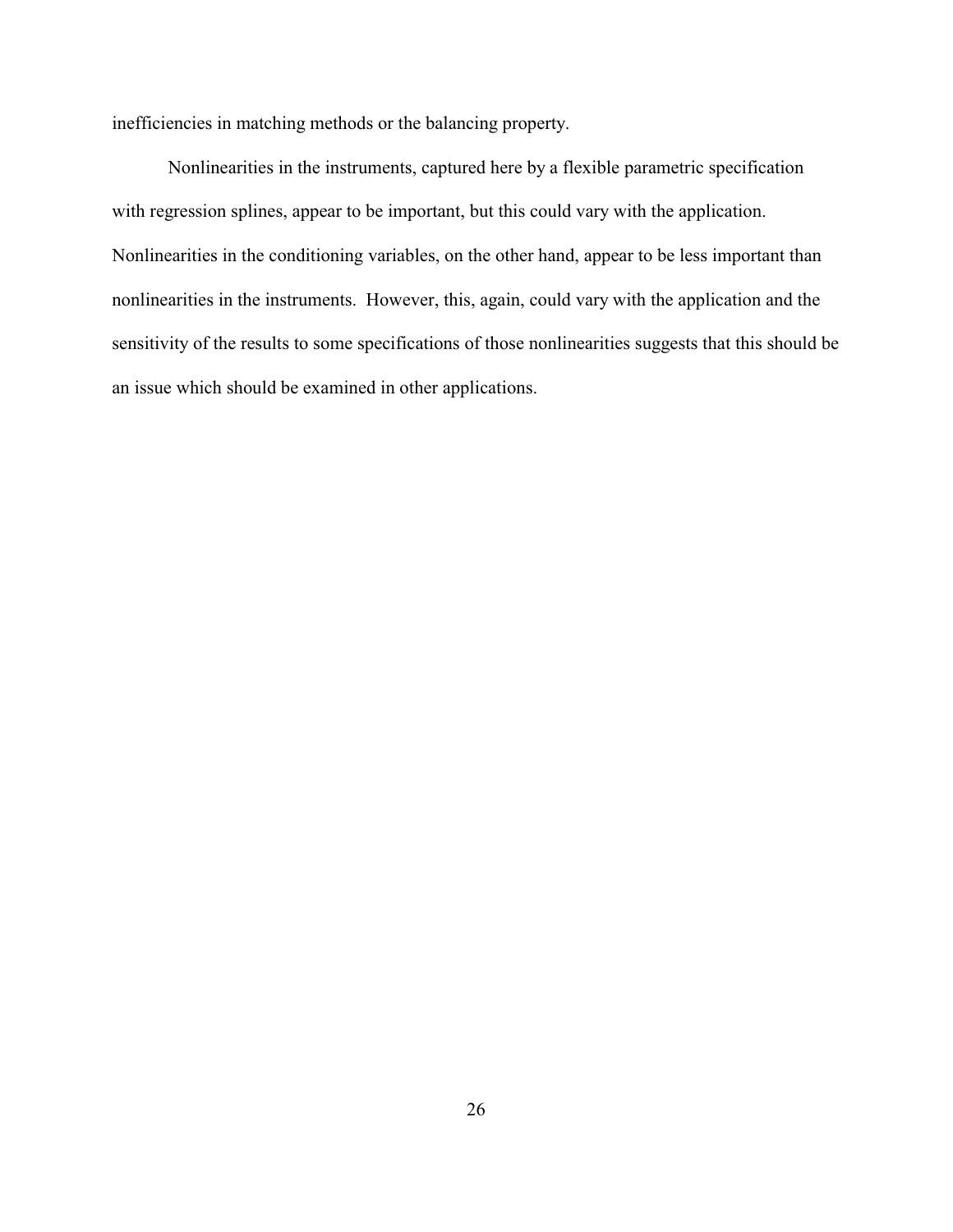### Appendix A

### Means and Data Sources

The means and standard deviations of the variables used in the analysis are shown in Table A-1. The sources of the state-level variables are as follows. The AFDC guarantee is the monthly maximum amount paid for a family of four in the state, and is obtained from unpublished data provided to the author by the U.S. Department of Health and Human Services for all three years 1989-1991. The state "negative case action error rate," the rate of error per applicant resulting in an incorrect denial of eligibility, is taken from the federal government's quality control program for AFDC and was obtained for 1991 from U.S. House of Representatives (1994, Table 10-39). The state percent of applicants denied for failure to comply with procedural requirements was obtained from the 1989, 1990, and 1991 issues of Quarterly Public Assistance Statistics published quarterly by the U.S. Department of Health and Human Services. The data on state administrative expenditures per case was obtained for 1989, 1990, and 1991 from http://www.acf.dhhs.gov/programs/opre/timetren/index.htm.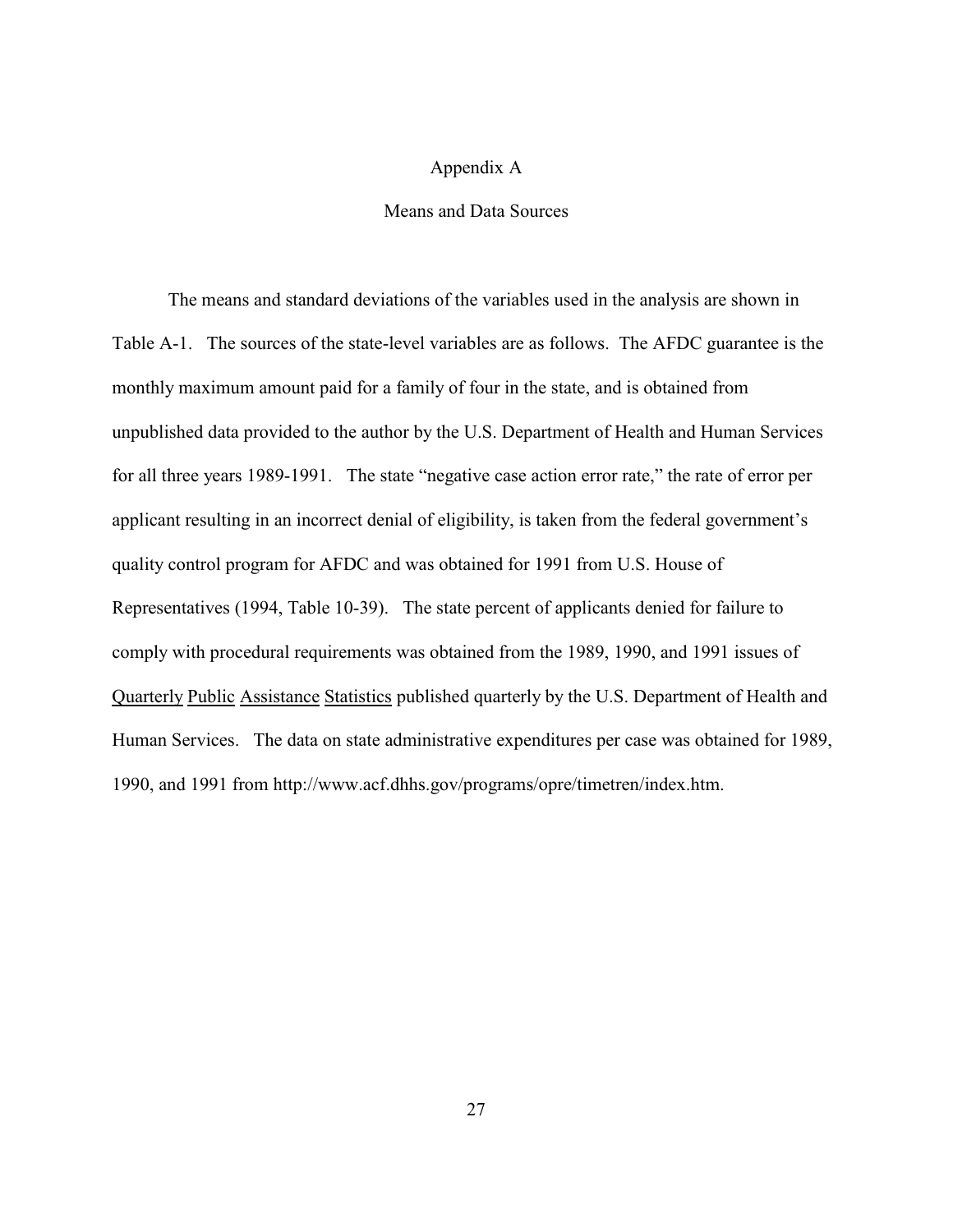# Table A-1

# Means and Standard Deviations of the Variables Used in the Analysis

| Variable Name | Variable Definition                                                                            | Total sample   | $Welfare=1$   | $Welfare=0$    |
|---------------|------------------------------------------------------------------------------------------------|----------------|---------------|----------------|
|               |                                                                                                |                |               |                |
| Hours         | Average hours of week in the month prior<br>to survey                                          | 21.9<br>(19.4) | 3.8<br>(.79)  | 30.1<br>(17.0) |
| Welfare       | Dummy variable equal to 1 if individual<br>was on AFDC anytime in the month prior<br>to survey | .31<br>(.46)   |               |                |
| Age           | Age in years at survey date divided by 10                                                      | 3.2<br>(.88)   | 3.1<br>(.79)  | 3.3<br>(.91)   |
| Education     | Years of education at survey date                                                              | 10.9<br>(2.0)  | 10.4<br>(2.1) | 11.1<br>(1.9)  |
| Family        | Number of individuals in the family at the<br>survey date                                      | 3.3<br>(1.4)   | 3.4<br>(1.4)  | 3.2<br>(1.4)   |
| Family6       | Number of children less than 6 in the<br>family at the survey date                             | .72<br>(.89)   | 1.1<br>(1.0)  | .55<br>(.76)   |
| <b>Black</b>  | Dummy variable equal to 1 if respondent<br>is black                                            | .33<br>(.47)   | .44<br>(.50)  | .28<br>(.45)   |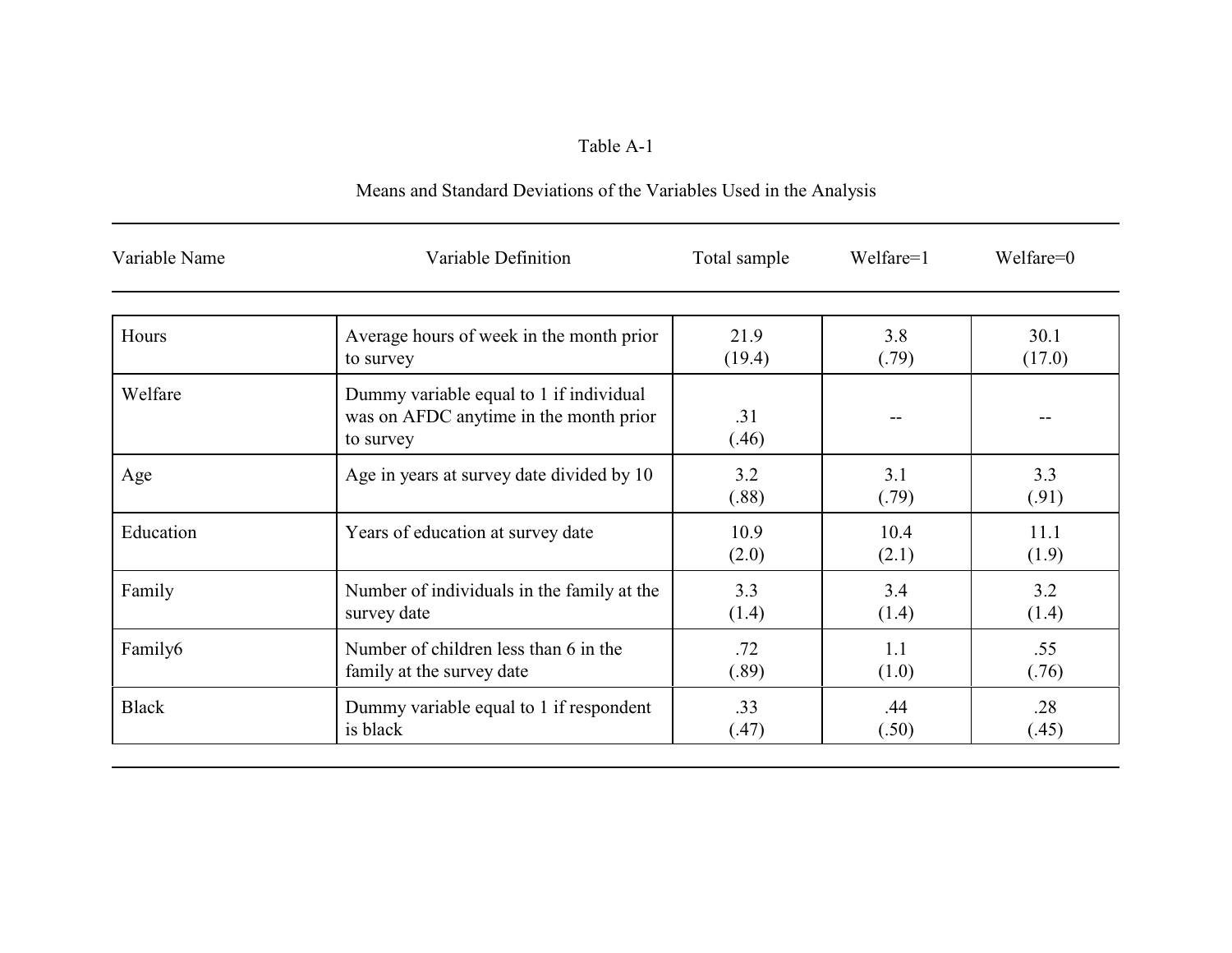| Variable Name | Variable Definition                                                                                                              | Total sample   | $Welfare=1$    | $Welfare=0$    |
|---------------|----------------------------------------------------------------------------------------------------------------------------------|----------------|----------------|----------------|
| Nonlabor      | Nontransfer nonlabor income in the<br>month prior to survey divided by 100                                                       | 1.12<br>(2.07) | .40<br>(1.16)  | 1.45<br>(2.29) |
| G             | State monthly AFDC guarantee for a<br>family of four divided by 100                                                              | 4.69<br>(1.97) | 4.91<br>(2.01) | 4.59<br>(1.94) |
| Admin         | AFDC Administrative expenditures per<br>case in the state averaged over 1989,<br>1990, and 1991, divided by 1000                 | .044<br>(.021) | .045<br>(.022) | .043<br>(.021) |
| Pctdenied     | Fraction of applications denied for failure<br>to meet procedure requirements in the<br>state averaged over 1989, 1990, and 1991 | .59<br>(.17)   | .58<br>(.17)   | .59<br>(.17)   |
| Eligerror     | Federally-audited percent error rate made<br>by the state in 1991 in calculating<br>eligibility                                  | 2.25<br>(2.26) | 2.05<br>(1.87) | 2.34<br>(2.40) |
| Sample size   | $\qquad \qquad -$                                                                                                                | 5,722          | 1,783          | 3,939          |

Notes:

Standard deviations in parentheses

All dollar-valued variables are deflated by a 1990 price index using the GDP-based personal consumption expenditure deflator.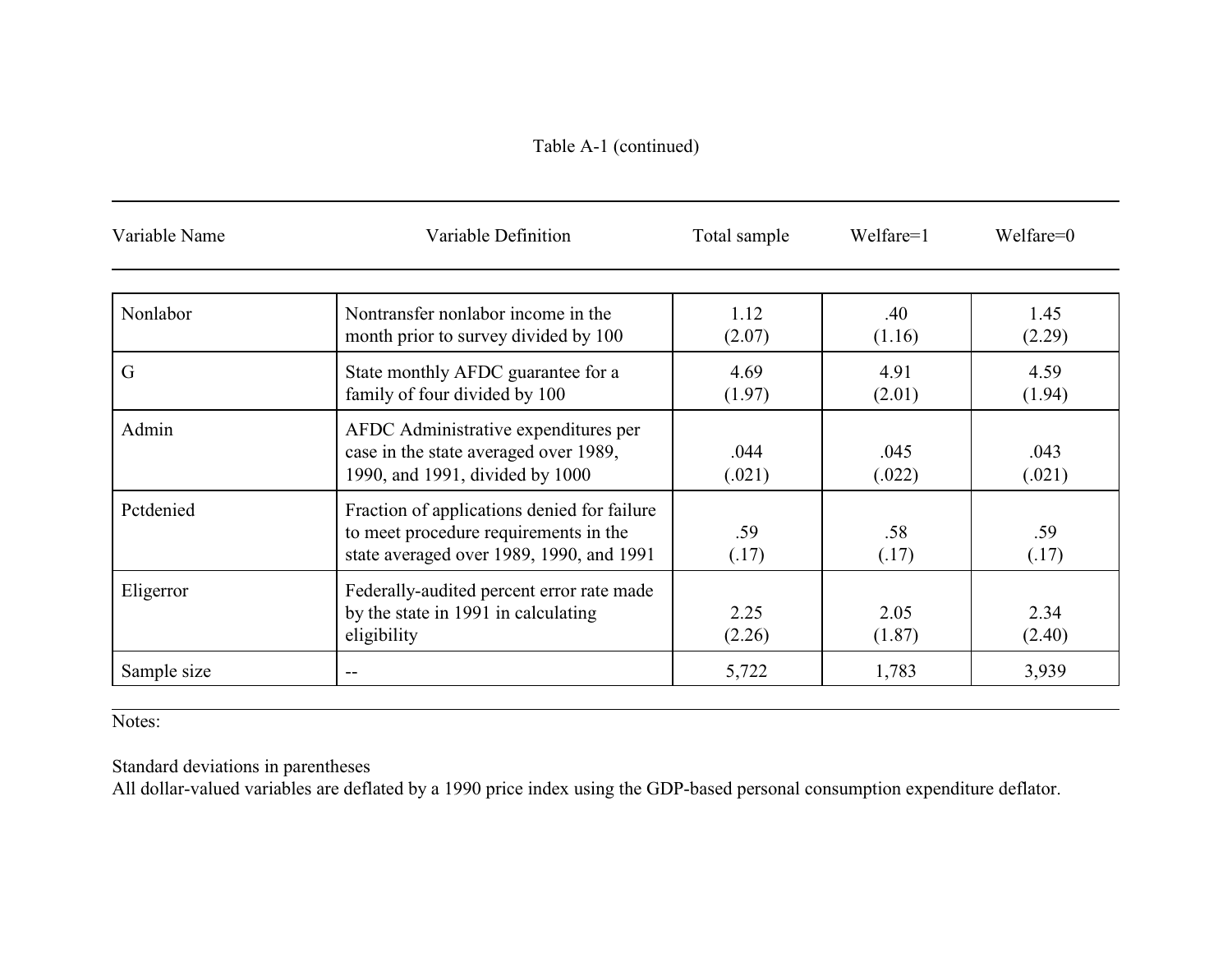### **V. References**

Andrews, D. W. K. 1991. "Asymptotic Normality of Series Estimators for Nonparametric and Semiparametric Regression Models." Econometrica 59 (March): 307-345.

Björklund, A. and R. Moffitt. 1987. "The Estimation of Wage and Welfare Gains in Self-Selection Models." Review of Economics and Statistics 69: 42-49.

Blundell, R. and T. MaCurdy. 1999. "Labor Supply: A Review of Alternative Approaches" " In Handbook of Labor Economics, Vol. 3A, eds. O. Ashenfelter and D. Card. Amsterdam and New York: Elsevier.

Burtless, G. and J. Hausman. 1978. "The Effect of Taxaton on Labor Supply: The Gary Income Maintenance Experiment." Journal of Political Economy 86: 1103-1130.

Carneiro, Pedro; James J. Heckman; and Edward Vytlacil. 2003. "Understanding What Instrumental Variables Estimate: Estimating Marginal and Average Returns to Education." Mimeo.

Craven, P. and G. Wahba. 1979. "Smoothing Noisy Data with Spline Functions." Numerische Mathematik 31: 377-403.

Danziger, S.; R. Haveman; and R. Plotnick. 1981. "How Income Transfers Affect Work, Savings, and the Income Distribution: A Critical Review " Journal of Economic Literature 19: 975-1028.

de Boor, C. 2001. A Practical Guide to Splines. New York: Springer.

Friedman, J. 1991. "Multivariate Adaptive Regression Splines." Annals of Statistics 19 (March): 1-67.

Hastie, T.; R. Tibshirani; and J. Friedman. 2001. The Elements of Statistical Learning. New York: Springer.

Hausman, J. 1981. "Labor Supply." In How Taxes Affect Economic Behavior, eds. H. Aaron and J. Pechman. Washington: Brookings Institution.

Hausman, J. 1985. "Taxes and Labor Supply." In Handbook of Public Economics Vol.I, eds. A. Auerbach and M. Feldstein. Amsterdam: North-Holland.

Heckman, J. and R. Robb. 1985. "Alternative Methods for Evaluating the Impact of Interventions." In Longitudinal Analysis of Labor Market Data, eds J. Heckman and B. Singer. Cambridge University Press..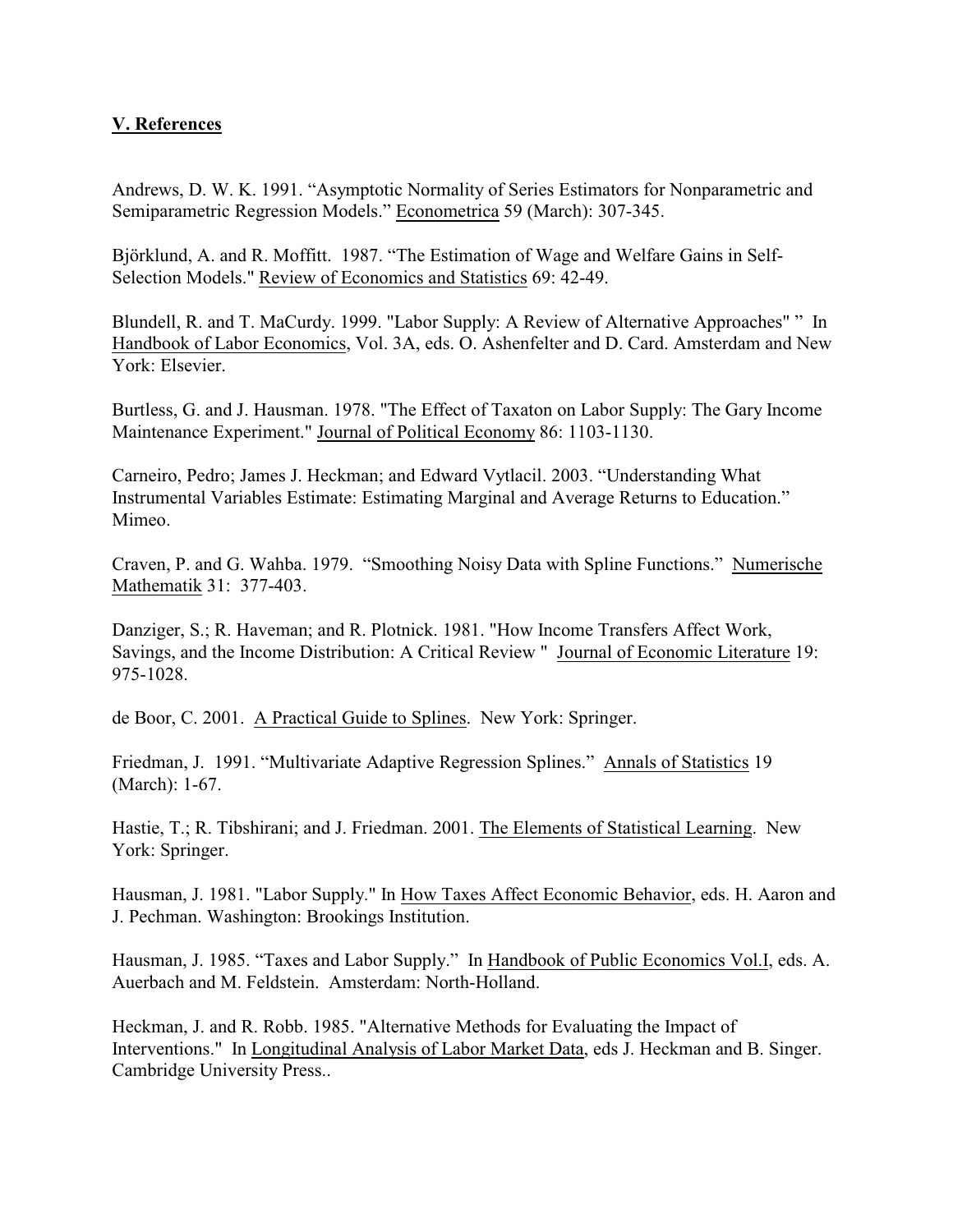Heckman, J. and E. Vytlacil. 1999. "Local Instrumental Variables and Latent Variable Models for Identifying and Bounding Treatment Effects." Proceedings of the National Academy of Sciences 96 (April): 4730-4734.

Heckman, J. and E. Vytlacil. 2000. "Causal Parameters, Structural Equations, Treatment Effects and Randomized Evaluations of Social Programs." Mimeo. UC and Stanford.

Heckman, J. and E. Vytlacil. 2001. "Policy-Relevant Treatment Effects." American Economic Review 91 (May): 107-111.

Heckman, J.; S. Urzua; and E. Vytlacil. 2004. "Understanding Instrumental Variables in Models with Essential Heterogeneity." Mimeo.

Ichimura, H. and C. Taber. 2000. "Direct Estimation of Policy Impacts." Mimeo.

Imbens, G. and J. Angrist. 1994. "Identification and Estimation of Local Average Treatment Effects." Econometrica 62: 467-76.

Moffitt, R. 1983. "An Economic Model of Welfare Stigma." American Economic Review 73 (December: 1023-1035.

Moffitt, R. 1992. "Incentive Effects of the U.S. Welfare System: A Review." Journal of Economic Literature 30 (March): 1-61.

Moffitt, R. 2002. "Welfare Programs and Labor Supply." In Handbook of Public Economics, Vol.4, eds. A. Auerbach and M. Friedman. Chicago: University of Chicago Press.

Moffitt, R. 2003. "The Temporary Assistance for Needy Families Program." In Means-Tested Transfer Programs in the United States, ed. R. Moffitt. Chicago: University of Chicago Press.

Shao, J. 1993. "Linear Model Selection by Cross-Validation." Journal of the American Statistical Association. 88 (June): 486-494.

Newey, W. 1997. "Convergence Rates and Asymptotic Normality for Series Estimators." Journal of Econometrics 79(1997): 147-168.

U.S. House of Representatives. 1994. Background Material and Data on Programs Within the Jurisdiction of the Committee on Ways and Means. Washington: Government Printing Office.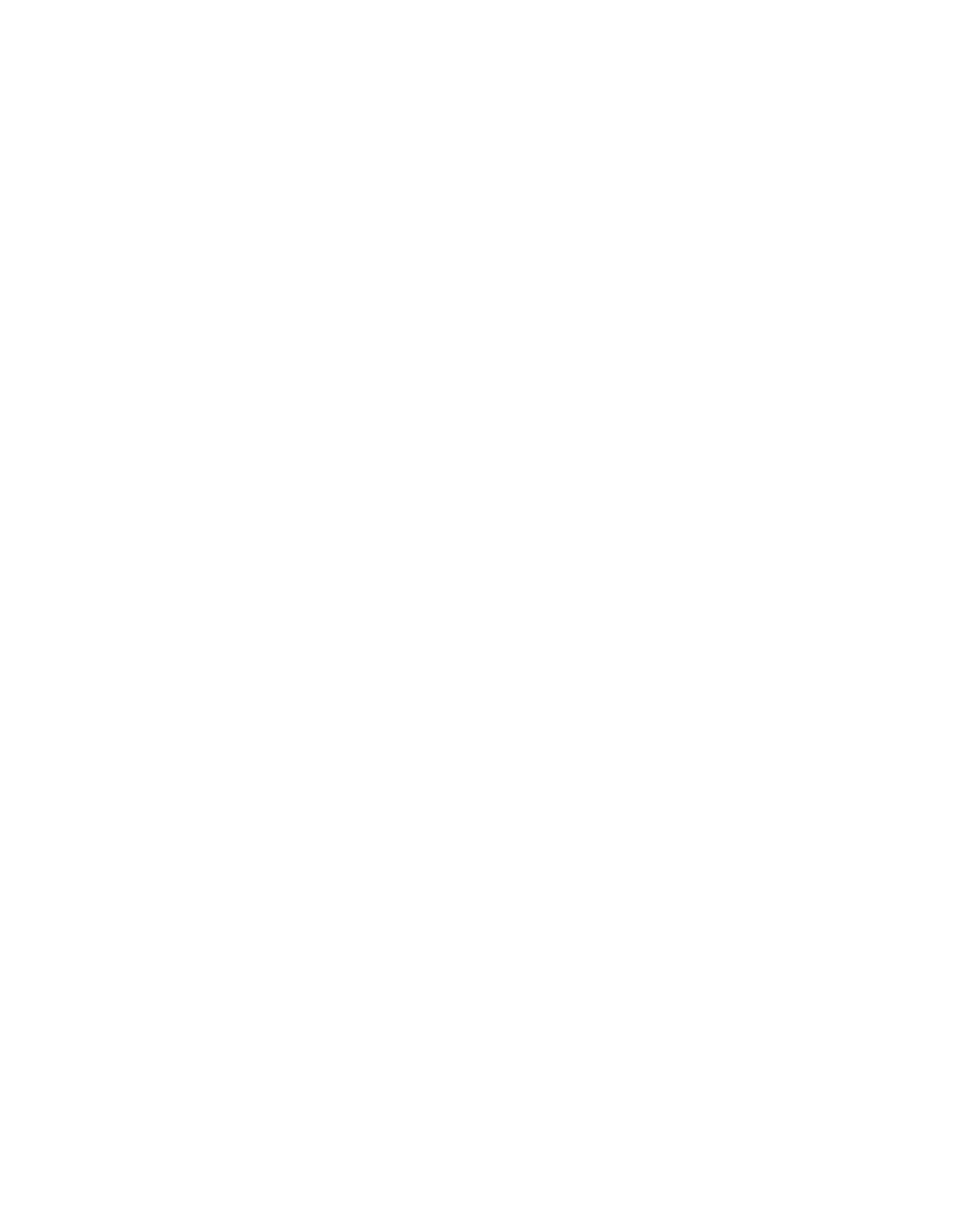# Table 1

| <b>Results of the Initial Estimation</b> |  |
|------------------------------------------|--|
|------------------------------------------|--|

|                           | (1)               | (2)               | (3)               | (4)               | (5)                |
|---------------------------|-------------------|-------------------|-------------------|-------------------|--------------------|
| $\Upsilon$                |                   |                   |                   |                   |                    |
| Constant                  | $-30.9*$<br>(4.0) | $-77.6*$<br>(8.0) | $-7.1$<br>(21.5)  | $-41.4$<br>(37.0) | 6.38<br>(78.7)     |
| $\boldsymbol{\mathrm{F}}$ |                   | 43.0<br>(6.0)     | 4.5<br>(19.2)     | 67.0<br>(68.3)    | $-94.9$<br>(255.4) |
| $Max(0, F-.25F)$          |                   | $- -$             |                   |                   | 113.4<br>(197.6)   |
| $Max(0, F-.50F)$          |                   |                   |                   | $-30.6$<br>(51.9) | $-11.9$<br>(53.0)  |
| $Max(0, F-.75F)$          |                   | --                |                   | $-$               | 18.0<br>(28.2)     |
| $\lambda$                 |                   |                   |                   |                   |                    |
| Education                 |                   |                   | $-3.16*$<br>(.91) | $-1.56*$<br>(.94) | $-1.86$<br>(1.03)  |
| Age                       |                   | --                | $-1.91$<br>(1.60) | 2.41<br>(1.64)    | 2.42<br>(1.64)     |
| <b>Black</b>              |                   |                   | $6.98*$<br>(3.28) | 2.38<br>(3.48)    | 3.50<br>(3.72)     |
| Family6                   |                   |                   | .74<br>(2.42)     | $-2.75$<br>(2.63) | $-1.86$<br>(3.02)  |
| Family                    | --                |                   | .98<br>(.92)      | 1.06<br>(1.12)    | 1.03<br>(.94)      |
| Nonlabor                  |                   |                   | $4.16*$<br>(1.62) | $6.80*$<br>(1.93) | $5.82*$<br>(2.26)  |
| G                         |                   |                   | $-.53$<br>(.62)   | $-1.14*$<br>(.66) | $-.98$<br>(.69)    |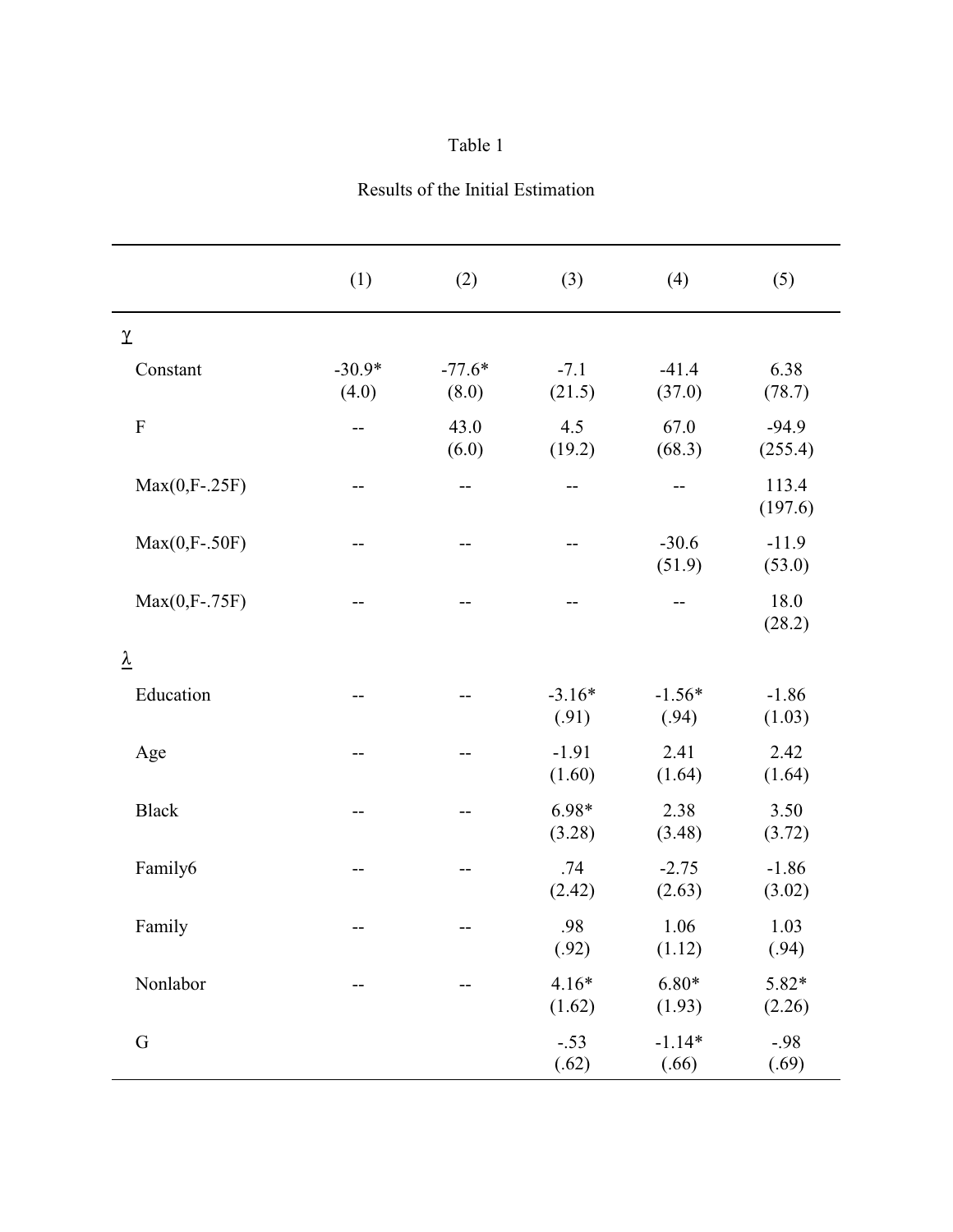|                      | (1)      | (2)      | (3)      | (4)      | (5)      |
|----------------------|----------|----------|----------|----------|----------|
| $\underline{\beta}$  |          |          |          |          |          |
| Constant             | $21.6*$  | 38.8*    | 5.45     | 7.25     | 2.78     |
|                      | (3.2)    | (5.2)    | (6.89)   | (7.53)   | (10.4)   |
| Education            | $.91*$   | $.16*$   | 2.60     | $2.45*$  | $2.60*$  |
|                      | (.19)    | (.31)    | (.43)    | (.42)    | (.48)    |
| Age                  | $1.68*$  | $1.25*$  | $1.20*$  | $1.29*$  | $1.30*$  |
|                      | (.31)    | (.41)    | (.53)    | (.53)    | (.54)    |
| <b>Black</b>         | $-1.86*$ | $-.14$   | $-3.93*$ | $-3.72*$ | $-4.23*$ |
|                      | (.62)    | (.84)    | (1.28)   | (1.31)   | (1.54)   |
| Family6              | .06      | .41      | $-1.29$  | $-1.61$  | $-2.07$  |
|                      | (.61)    | (.70)    | (1.14)   | (1.15)   | (1.41)   |
| Family               | $-.71*$  | $-.71*$  | $-1.06*$ | $-.98*$  | $-.98*$  |
|                      | (.19)    | (.23)    | (.34)    | (.34)    | (.34)    |
| Nonlabor             | $-.92*$  | $-1.92*$ | $-.96*$  | $-1.02*$ | $-.67$   |
|                      | (.22)    | (.27)    | (.31)    | (.44)    | (.66)    |
| G                    | $-.27*$  | $-.06$   | $-.18$   | $-.19$   | $-.27$   |
|                      | (.14)    | (.17)    | (.25)    | (.25)    | (.27)    |
| $\underline{\delta}$ |          |          |          |          |          |
| Constant             | $.62*$   | $1.06*$  | $.80*$   | $.72*$   | $71*$    |
|                      | (.19)    | (.18)    | (.17)    | (.17)    | (.17)    |
| Education            | $-.11*$  | $-.16*$  | $-.12*$  | $-.12*$  | $-.12*$  |
|                      | (.01)    | (.01)    | (.01)    | (.01)    | (.01)    |
| Age                  | $-.06*$  | $-.06*$  | $-.06*$  | $-.05*$  | $-.05*$  |
|                      | (.03)    | (.03)    | (.02)    | (.02)    | (.02)    |
| <b>Black</b>         | $.29*$   | $.31*$   | $.34*$   | $.36*$   | $.36*$   |
|                      | (.05)    | (.04)    | (.04)    | (.04)    | (.04)    |

Table 1 (continued)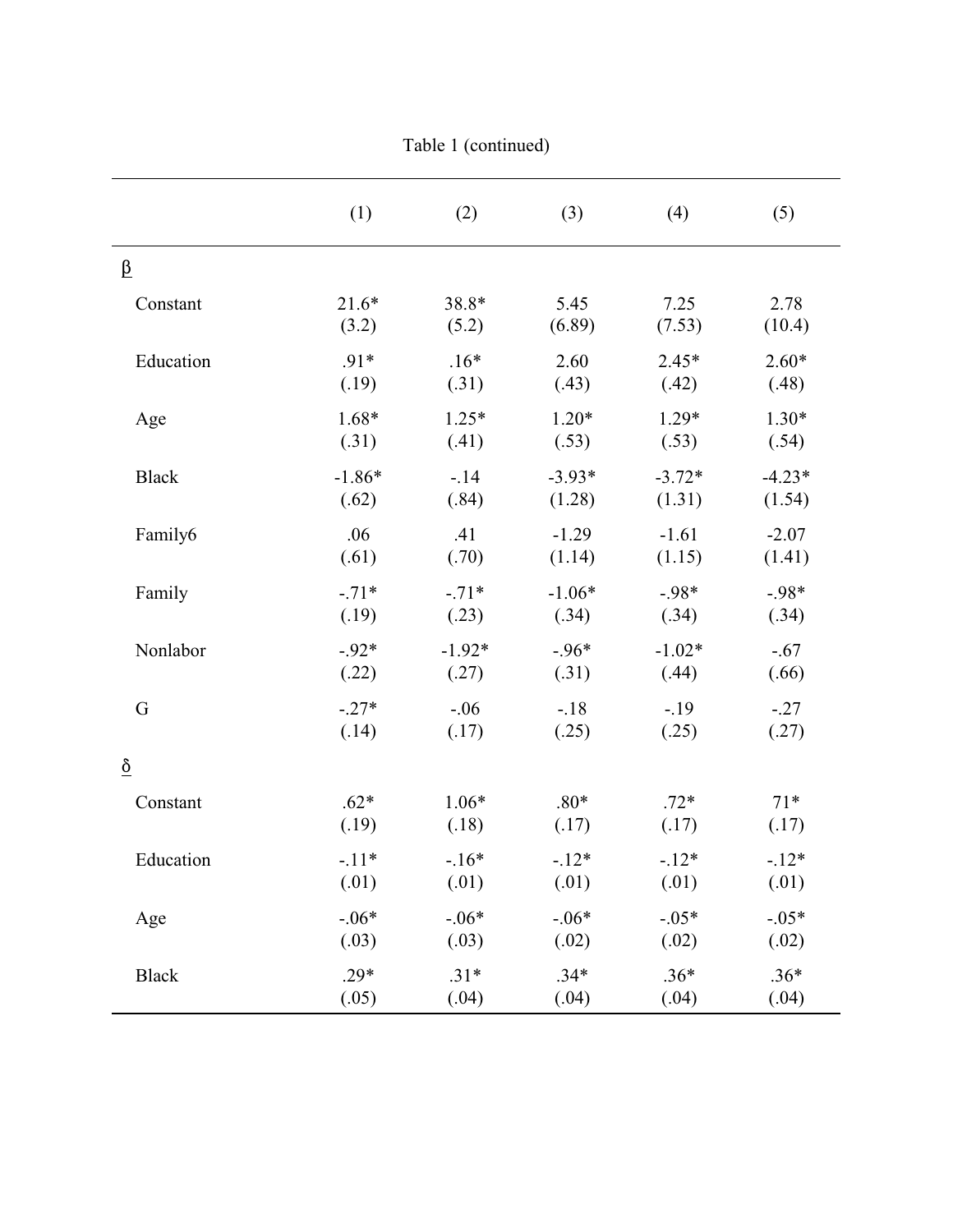|             | (1)     | (2)     | (3)     | (4)      | (5)      |
|-------------|---------|---------|---------|----------|----------|
| Family6     | $.41*$  | $.34*$  | $.38*$  | $.38*$   | $.39*$   |
|             | (.03)   | (.03)   | (.02)   | (.02)    | (.02)    |
| Family      | $-.04*$ | $-.01$  | $-.03*$ | $-.02*$  | $-.02$   |
|             | (.02)   | (.02)   | (.01)   | (.01)    | (.01)    |
| Nonlabor    | $-.25*$ | $-.21*$ | $-.20*$ | $-.21*$  | $-.21*$  |
|             | (.02)   | (.02)   | (.02)   | (.02)    | (.02)    |
| G           | $.05*$  | $.05*$  | $.06*$  | $.07*$   | $.07*$   |
|             | (.01)   | (.01)   | (.01)   | (.01)    | (.02)    |
| $\mathbf n$ |         |         |         |          |          |
| Admin       | .90     | .22     | $-.41$  | $-2.16*$ | $-1.85*$ |
|             | (1.19)  | (.92)   | (1.08)  | (1.04)   | (1.04)   |
| Pctdenied   | $-.14$  | $-.08$  | $-.24*$ | $-.31*$  | $-.32*$  |
|             | (.14)   | (.10)   | (.12)   | (.11)    | (.11)    |
| Eligerror   | $-.03*$ | $-.02*$ | $-.02$  | $-.01$   | $-.01$   |
|             | (.01)   | (.01)   | (.01)   | (.01)    | (.01)    |

Table 1 (continued)

Notes:

Standard errors in parentheses

\*: significant at the 10 percent level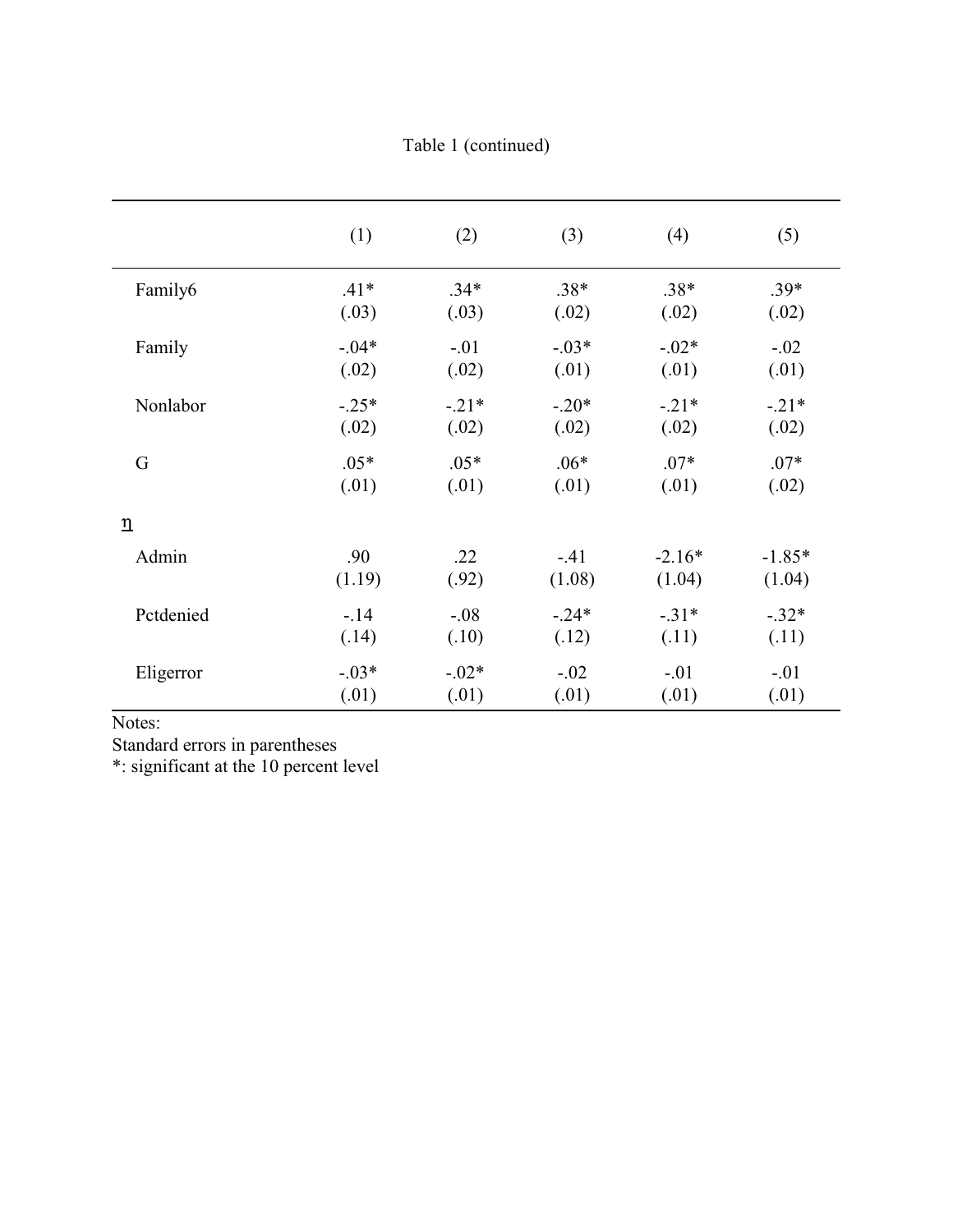### Table 2

| $\mathbf X$                      | Z                                        | $\mathbf F$         |
|----------------------------------|------------------------------------------|---------------------|
| $1$ (Constant)**                 | $1$ (Constant)*                          | 1 (Constant)        |
| $Age*$                           | Admin*                                   | $F^*$               |
| $Max(0, Age-Age_{25})$           | $Max(0, Admin-Adminp)$                   | $Max(0, F-F25)$     |
| $Max(0, Age-Age_{50})$           | $[p=10, 20, 30, 40, 50, 6, 70, 80, 90]$  | Max $(0, F-F_{50})$ |
| $Max(0, Age-Age_{75})$           | Pctdenied*                               | $Max(0, F-F_{75})$  |
| Education12*                     | $Max(0, Pctdenied-Pctdeniedp)$           |                     |
| Family>3                         | $[p=10, 20, 30, 40, 50, 60, 70, 80, 90]$ |                     |
| Family6*                         | Eligerror*                               |                     |
| <b>Black</b>                     | $Max(0, Eligerror-Eligerrorp)$           |                     |
| Nonlabor*                        | $[p=10, 20, 30, 40, 50, 60, 70, 80, 90]$ |                     |
| $Max(0, Nonlabor-Nonlabor_{25})$ |                                          |                     |
| $Max(0, Nonlabor-Nonlabor50)$    |                                          |                     |
| $Max(0, Nonlabor-Nonlabor_{75})$ |                                          |                     |
| $G^*$                            |                                          |                     |
| $Max(0, G-G_{25})$               |                                          |                     |
| $Max(0, G-G_{50})$               |                                          |                     |
| $Max(0, G-G_{75})$               |                                          |                     |
|                                  |                                          |                     |

Core Set of Basis Function for Spline Approximations

Notes:

\*: Forced into the initial specification

\*\*: Not included in the initial specification for  $X\lambda$  but allowed for create new spline interactions Subscripts denote percentile point of the variable in question Education12 = dummy =1 if Education=12, 0 otherwise

Family  $>3$  = dummy = 1 if family is greater than 3, 0 otherwise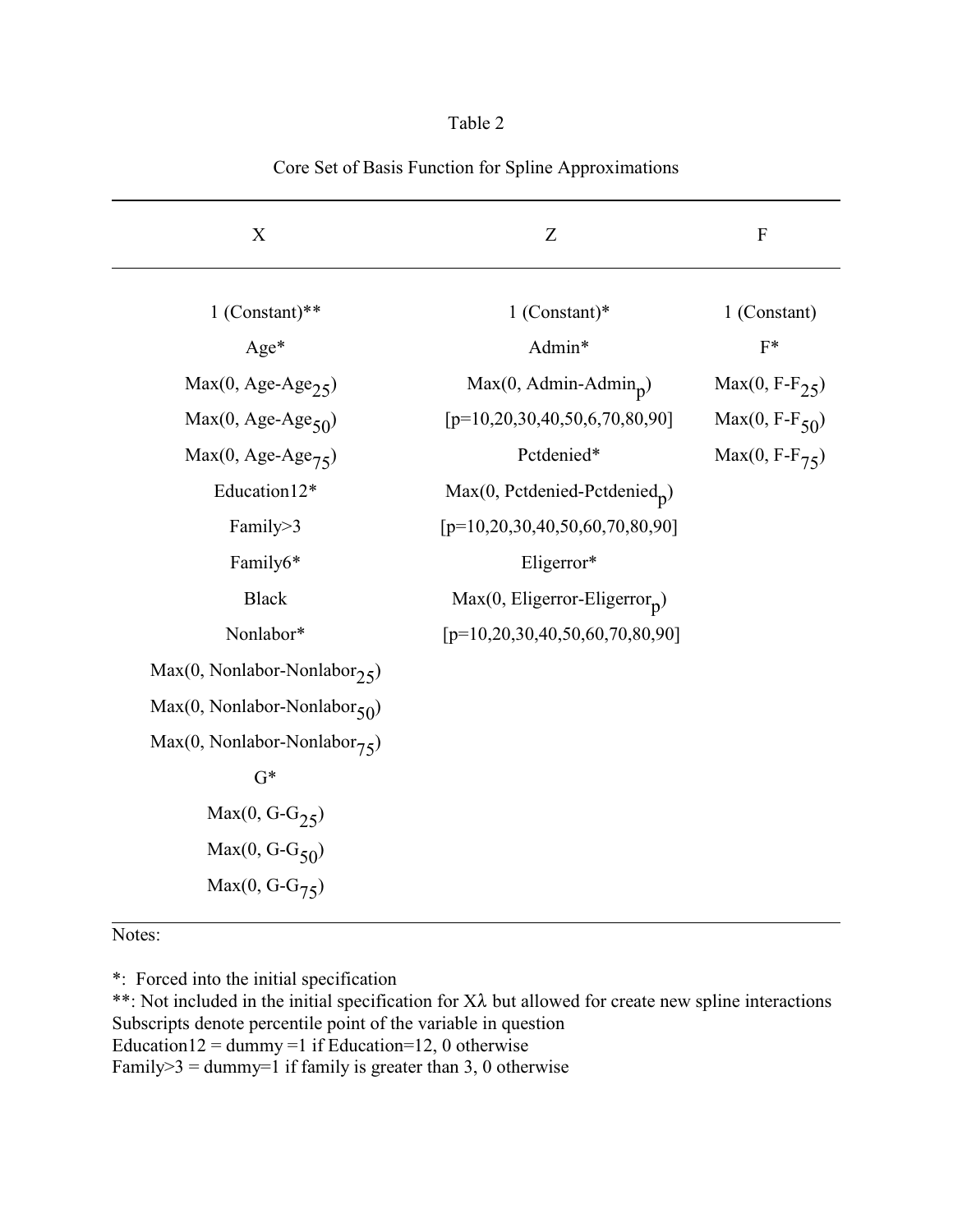## Table 3

|                           |                           |                    | X-Z splines        |
|---------------------------|---------------------------|--------------------|--------------------|
|                           | Z splines<br>(P eqn only) | P eqn only         | y and P eqnsa      |
| Constant                  | $-27.5*$<br>(12.4)        | $-20.7*$<br>(5.2)  | $-20.4*$<br>(9.37) |
| $\boldsymbol{\mathrm{F}}$ | $25.6*$<br>(8.7)          | $-.41$<br>(4.03)   | $9.46*$<br>(5.70)  |
| $\overline{\lambda}$      |                           |                    |                    |
| Education                 | $-2.24*$<br>(.58)         | $-$                | --                 |
| Education12               | $\overline{\phantom{m}}$  | $-7.60*$<br>(1.86) | --                 |
| Age                       | .79<br>(1.39)             | $-2.29*$<br>(1.07) | --                 |
| <b>Black</b>              | $4.59*$<br>(2.29)         | $6.58*$<br>(1.64)  | --                 |
| Family6                   | $-1.72$<br>(1.42)         | .06<br>(.87)       | --                 |
| Family                    | $1.69*$<br>(.81)          | --                 | $\qquad \qquad -$  |
| Family>3                  | $\overline{a}$            | $5.29*$<br>(1.57)  | --                 |
| Nonlabor                  | $5.05*$<br>(1.16)         | $2.08*$<br>(.66)   | $-$                |
| G                         | $-1.09*$<br>(.51)         | $-.14$<br>(.39)    | --                 |

Parameter Estimates of g Function for Spline Specifications

Notes:

Standard errors in parentheses

\*: significant at the 10% level

 $a^2$  Coefficients on X splines shown in the Appendix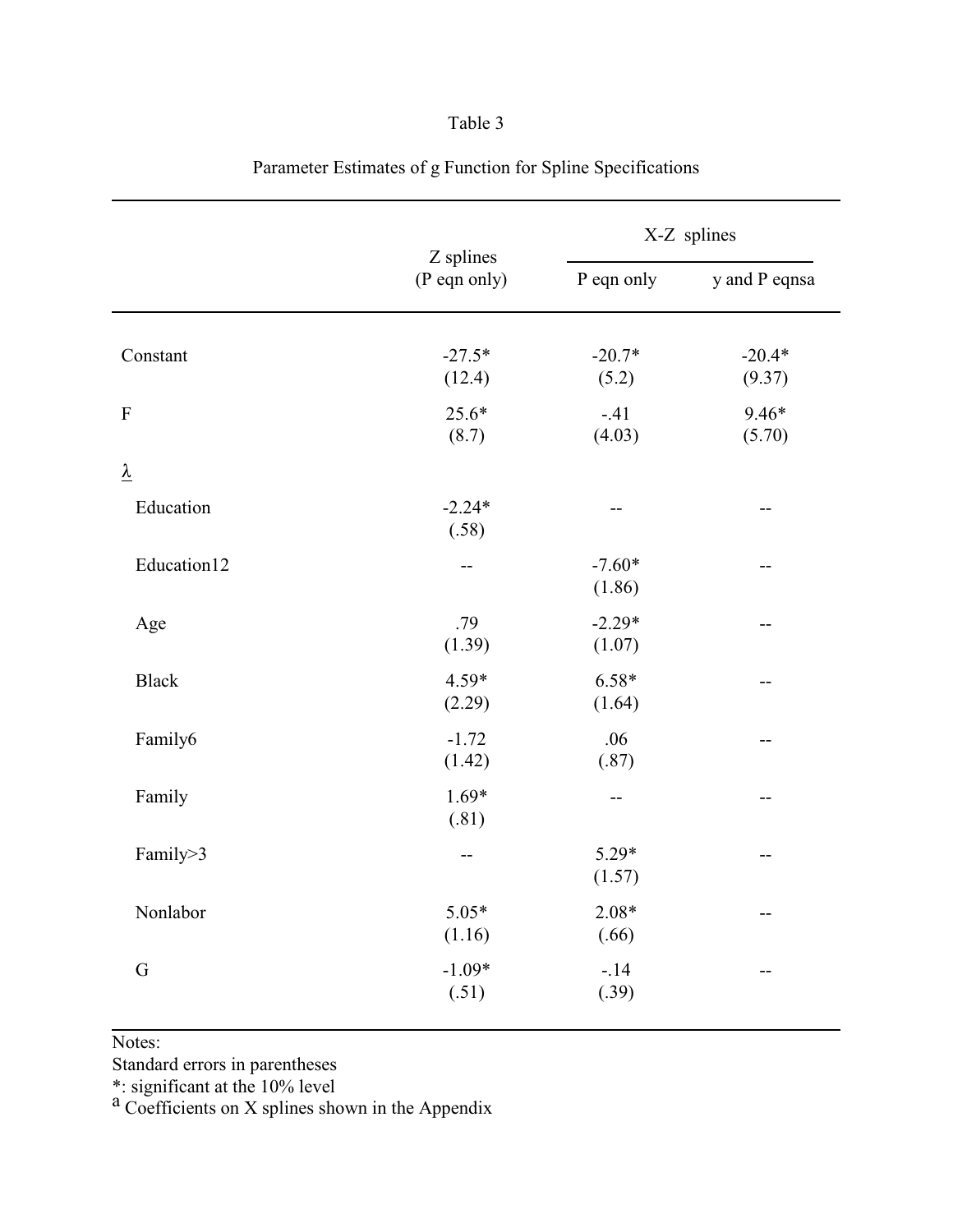

Figure 1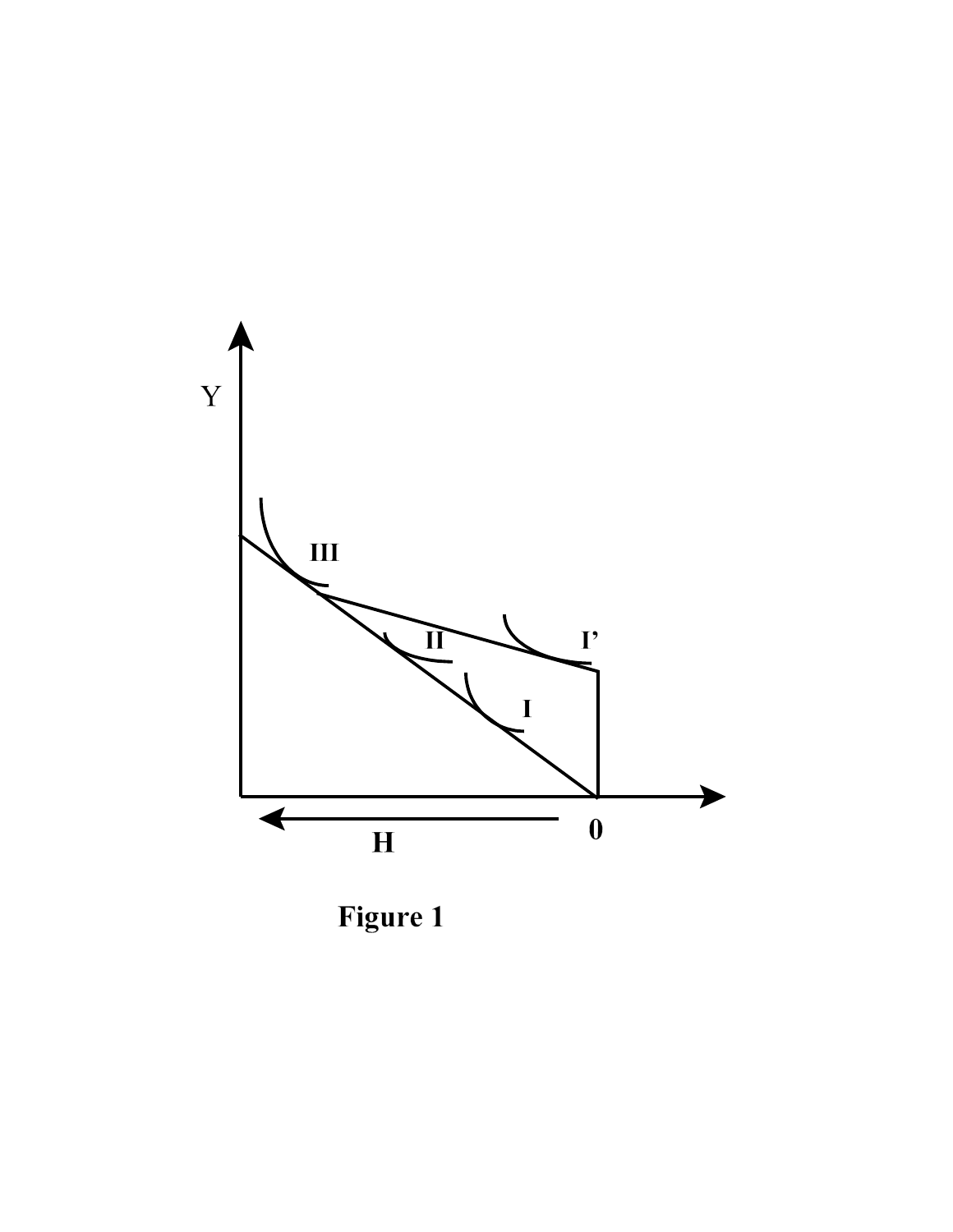

Figure 2: Histogram of Predicted Participation Rates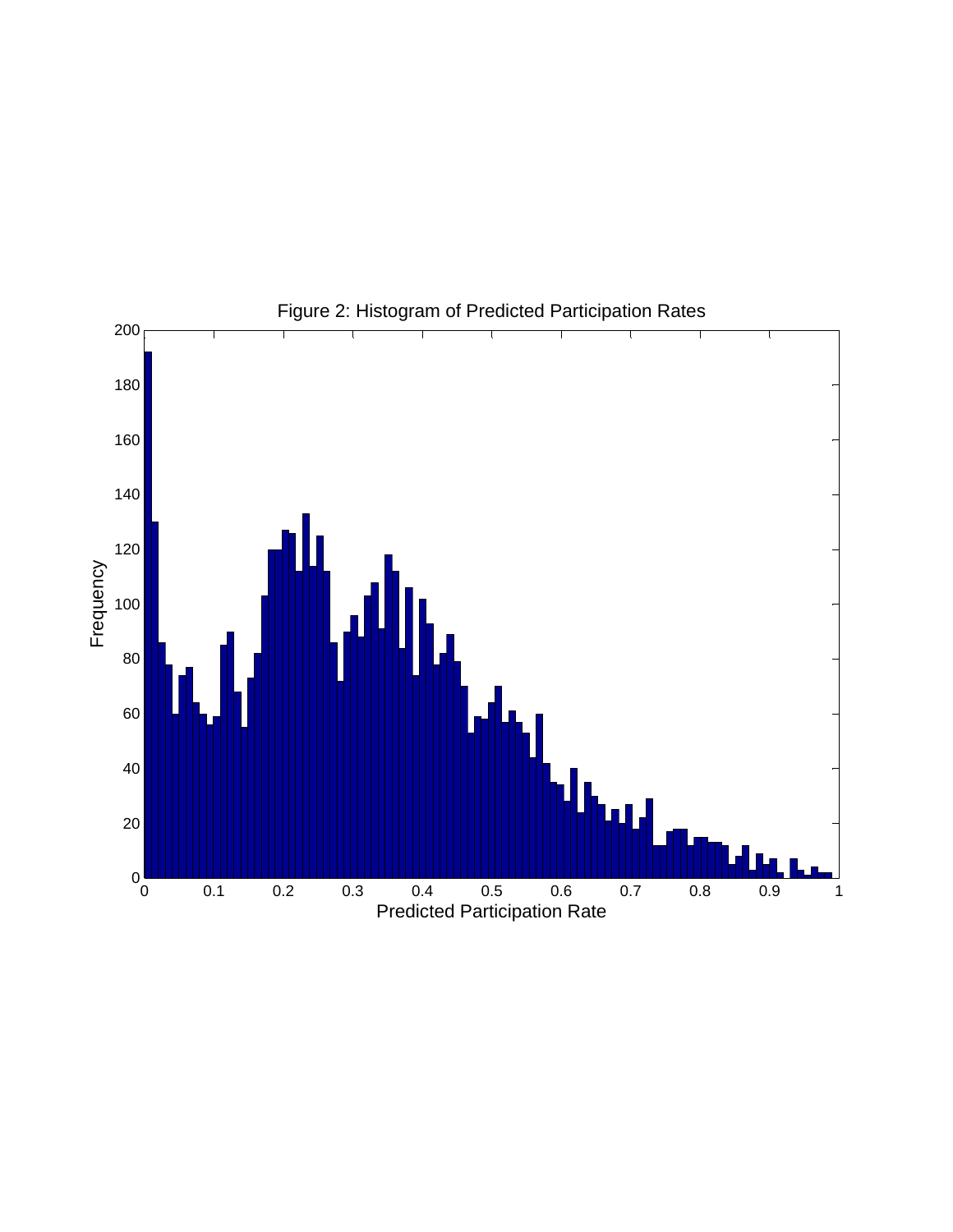